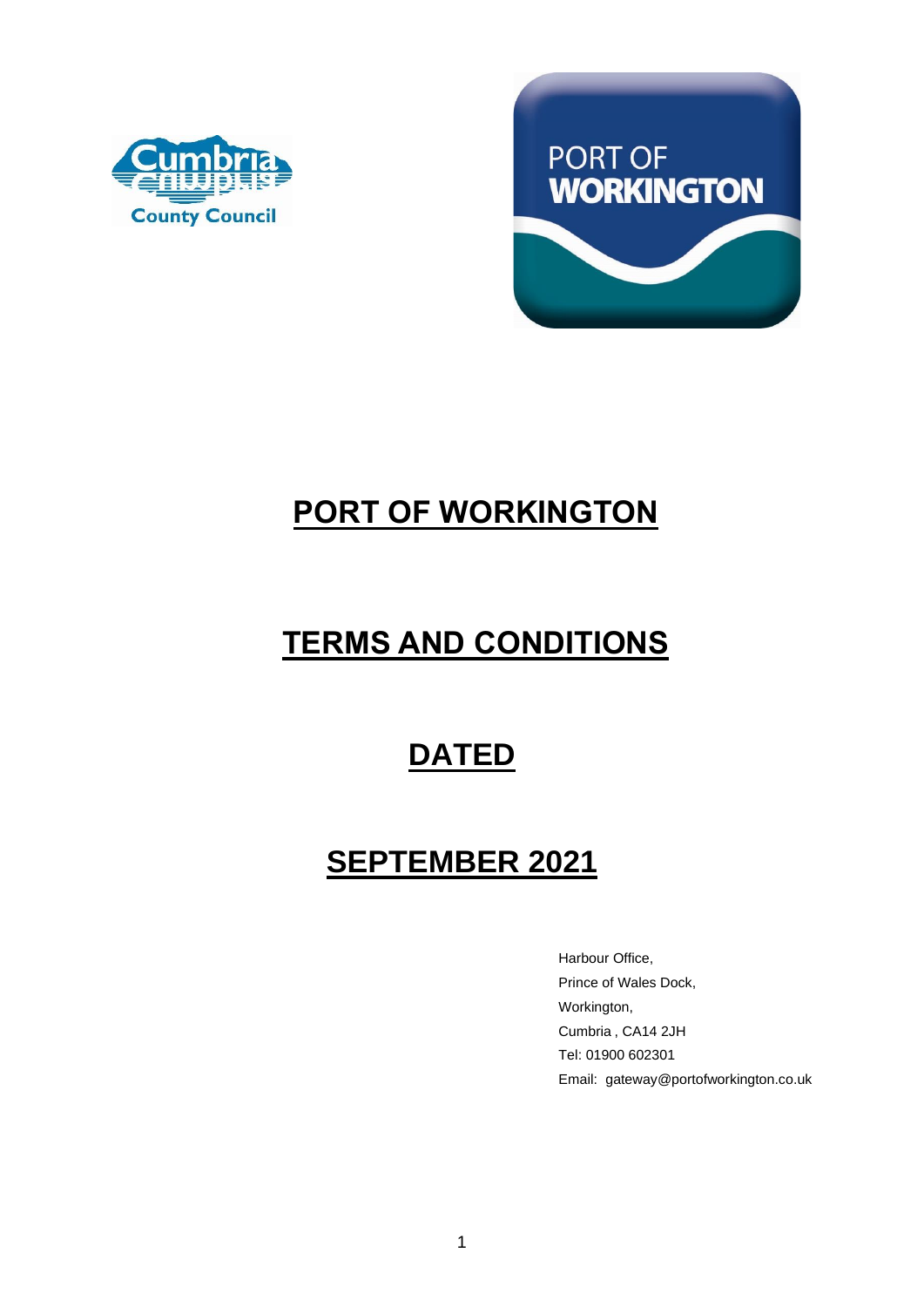## **INDEX TO CLAUSES**

| <b>Clause</b> | <u>Title</u>                                        | Page           |
|---------------|-----------------------------------------------------|----------------|
| <u>No</u>     |                                                     | No.            |
| 1.            | Interpretation                                      | 3 & 4          |
| 2.            | <b>Port Services</b>                                | $\overline{4}$ |
| 3.            | Notice of Agreement                                 | 4              |
| 4.            | Extent                                              | 4 & 5          |
| 5.            | Force Majeure                                       | 5              |
| 6.            | <b>Restricted Areas</b>                             | 5              |
| 7.            | Dredging and Maintenance Dock of Gates              | 5              |
| 8.            | Pollution and Waste Material                        | 6              |
| 9.            | Limitation of Liability                             | 6 & 7          |
| 10.           | Notice of Damage or Loss                            | 7 & 8          |
| 11.           | Indemnity                                           | 8              |
| 12.           | Lien on Goods and Vessels                           | 8 & 9          |
| 13.           | Protection of Port Authority's Employees and Agents | 9              |
| 14.           | Relationship to Special Agreements                  | 9              |
| 15.           | Law and Jurisdiction                                | 9 & 10         |
| 16.           | <b>General Clauses</b>                              | 10             |
| 17.           | Notices under the Terms and Conditions              | 10 & 11        |
| 18.           | <b>Charges &amp; Tariff Rates</b>                   | 11 & 12        |
| 19            | Insurance                                           | 12             |

## **PARTICULAR REFERENCE IS MADE TO THE LIMITATION CLAUSE (CLAUSE 9), WHICH MAY AFFECT YOUR LEGAL RIGHTS.**

## **LIST OF SCHEDULES**

- **Schedule 1 – Use of Berth & Cargo Handling Services.**
- **Schedule 2 – Warehousing & Cargo Storage.**
- **Schedule 3 – Plant/Crane Hire – Contract Lifting Services**
- **Schedule 4 – Pilotage.**
- **Schedule 5 – Towage and Boatmen.**
- **Schedule 6 – Fishing and Leisure Craft.**
- **Schedule 7 – Drivers and Visitors to the Port.**

**Safe System of Work - Pedestrians on the Port Estate.**

**Safe Systems of Work – Road Vehicles on the Port Estate.**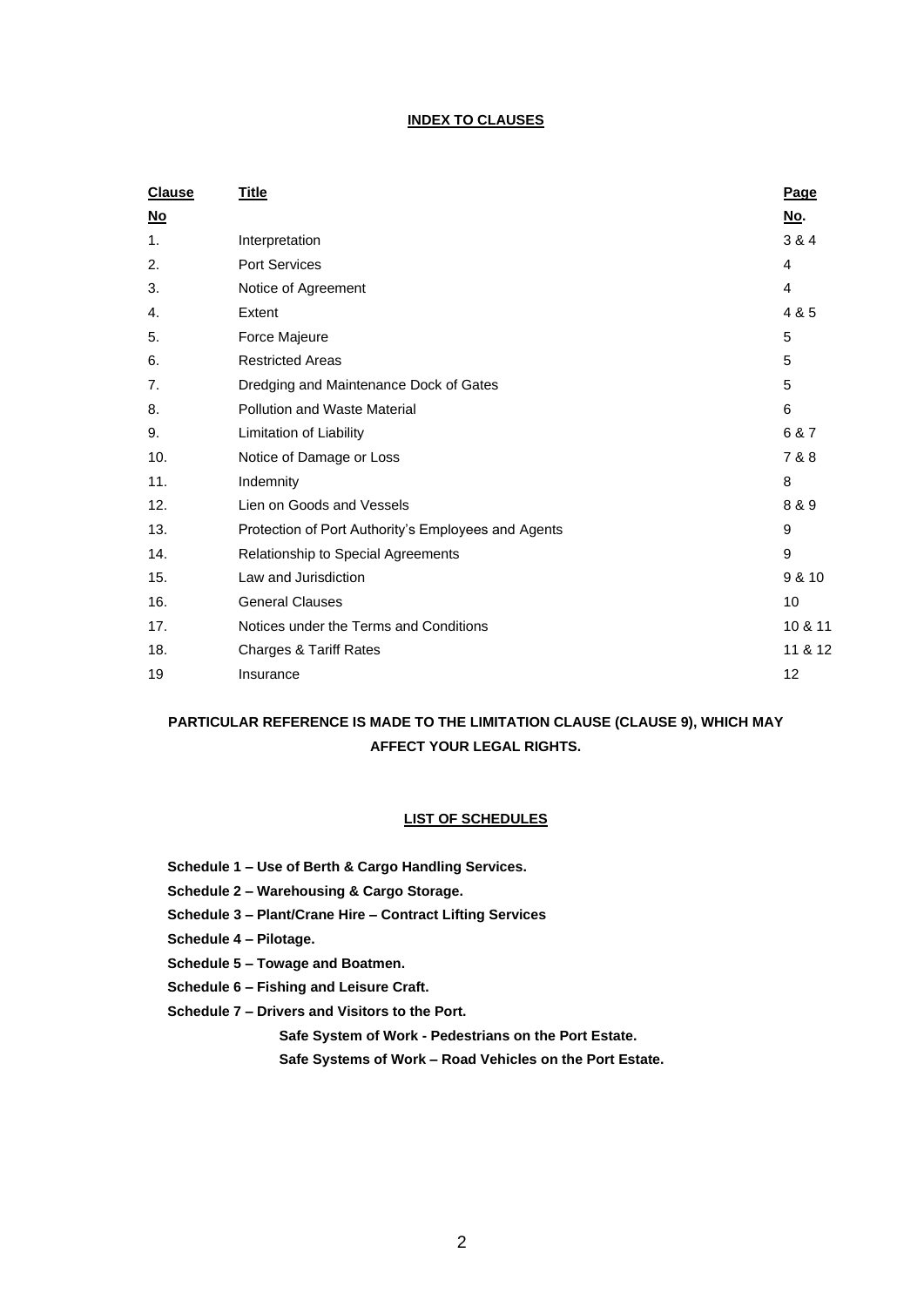## **PORT OF WORKINGTON TERMS AND CONDITIONS**

#### **1. Interpretation**

- 1.1. In these conditions:
	- 1.1.1. "Berth" means any berth operated by the Port Authority in the Port Area and shall include any quay, transit shed or other area situate thereat.
	- 1.1.2. "Byelaws" shall mean the General Byelaws applicable to the Port of Workington at the relevant time and more particularly the "General Byelaws 2000" to be found at (insert a link) or such General Byelaws enacted to replace them.
	- 1.1.3. "Cargo Handling Services" means any operation or service performed or provided by the Port Authority in connection with the receiving or delivering of goods or the loading or discharging of goods into or from a vessel, wagon or rail truck, the storage of such goods whether in a warehouse or otherwise and any other similar type services.
	- 1.1.4. "Cargo Owner" means the owner of any goods and any bailor, bailee consignor shipper consignee or other respective agents in relation thereto (but shall not include the Port Authority).
	- 1.1.5. "Charges" includes changes of every description for the time being payable to the Port Authority in respect of cargo handling services.
	- 1.1.6. "Container" means any container that complies with ISO standards, including by way of example only reefer and tank containers, flats and platforms.
	- 1.1.7. "Contract Lifting Services" means the supply of a supervised lifting service including planning and execution of the lifting operation in accordance with the relevant Regulations and Codes of Practice.
	- 1.1.8. "The Dock Estate" means the docks, quays, berths, stages, jetties, bridges and all works, lands and property of every description whatsoever and the buildings, structures and erections thereon for the time being vested in or occupied by the Port Authority.
	- 1.1.9. "Harbour Committee" means the Workington Harbour Management Committee as appointed by the Port Authority.
	- 1.1.10. "Harbour Master" means the Harbour Master or other Officer appointed by the Port Authority to act as Harbour Master as defined by the Workington Harbour Act 1974 or any modification or reenactment thereof.
	- 1.1.11. "Port Area/Port" means the Port of Workington as defined in the Workington Harbour and Dock (Transfer) Act 1957 or any modification or re-enactment thereof.
	- 1.1.12. "Port Authority" means Cumbria County Council or other authority appointed by the Workington Harbour Act 1974 or any modification or re-enactment thereof.
	- 1.1.13. "Port Manager" means the Officer appointed by the Port Authority to act as Harbour Manager as defined by the Workington Harbour Act 1974 or any modification or re-enactment thereof.
	- 1.1.14. "Port User" means any Cargo Owner, Ship owner or other person using the Port for any purpose whatsoever.
	- 1.1.15. "Port Warehouse" means any building or other storage area as designated by the Port Authority as a Warehouse.
	- 1.1.16. "Ro/Ro traffic" means any trailers, chassis, wheeled units, vehicles or any other towable or drivable units to be handled by a Ro/Ro operation including block stowed containers and neo-bulk cargo which are so loaded or discharged.
	- 1.1.17. "SDR" shall mean Special Drawing Rights.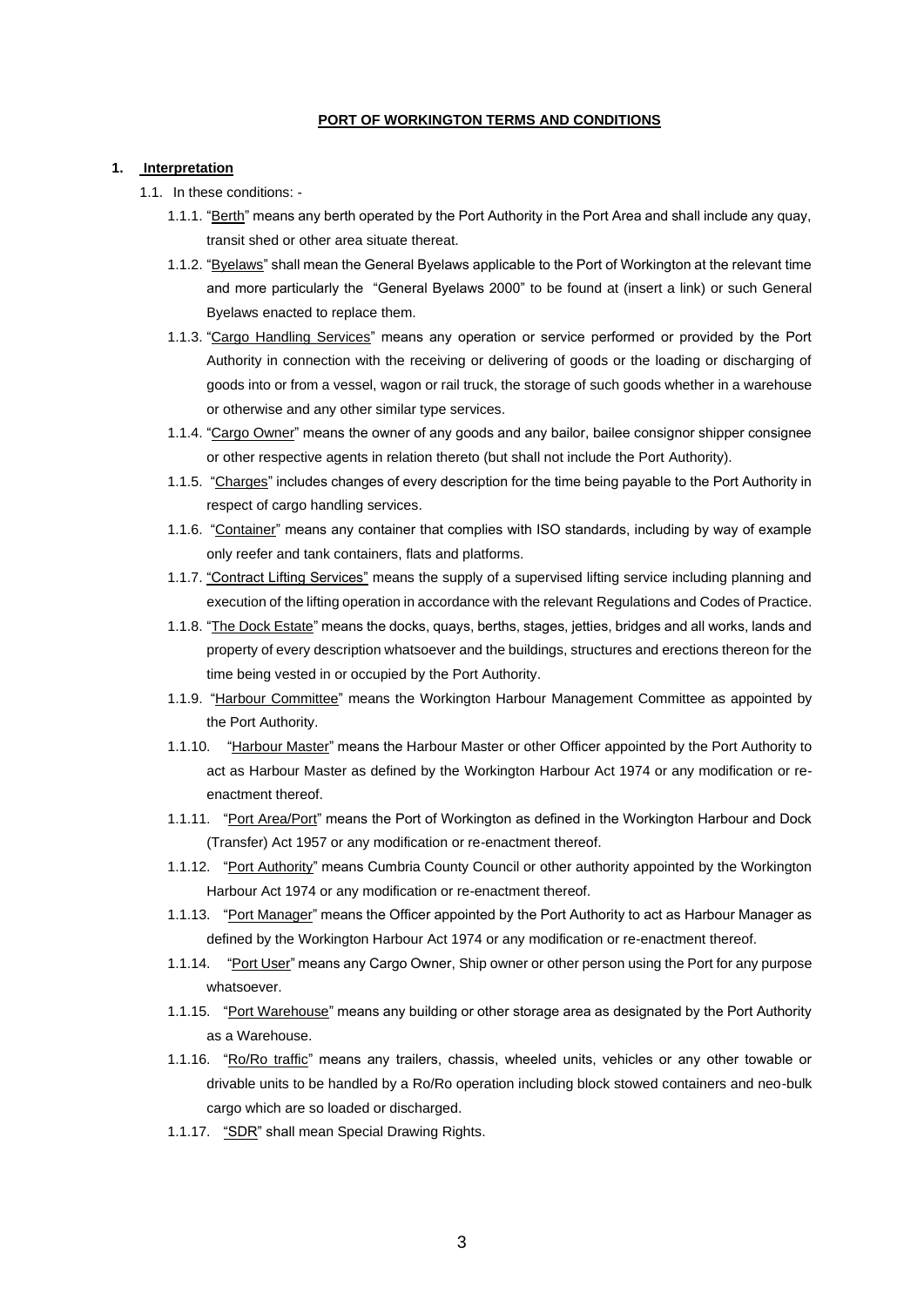- 1.1.18. "Ship owner" means the owner of any vessel to which these Terms and Conditions relate and any part owner, Charterer or master or other person in charge of the vessel, disponent owner, consignee or mortgagee in possession.
- 1.1.19. "Statutory Port Area" means the area defined in the Workington Harbour and Dock (Transfer) Act 1957 or any modification or re-enactment thereof.
- 1.1.20. "Tariff Rates" shall mean the charges and tariffs of the Port Authority for the time being in respect of the provision of services.
- 1.2. Words importing the singular shall include the plural and vice versa unless the context otherwise requires.
- 1.3. The headings for clauses are for ease of reference only and shall not affect the construction hereof.
- 1.4. Reference herein to any statutory provision includes reference to any consolidation, re-enactment or modification thereof.
- 1.5. Reference to clauses or schedules are references to the clauses and schedules of these Terms and Conditions unless otherwise stated.

## **2. Port Services**

- 2.1. The Port Authority shall provide upon these Terms and Conditions:
	- 2.1.1. the use in common with vessels in other ownerships of a Berth together with Cargo Handling Services and which shall also be subject to the additional Terms and Conditions set out in **Schedule 1**; and/or
	- 2.1.2. warehousing and which shall also be subject to the additional Terms and Conditions set out in **Schedule 2**; and/or
	- 2.1.3. Plant/Crane Hire Contract Lifting Services and which shall also be subject to the additional Terms and Conditions set out in **Schedule 3**; and/or
	- 2.1.4. pilotage and which shall also be subject to the additional Terms and Conditions set out in **Schedule 4**; and/or
	- 2.1.5. towage and boatman services and which shall also be **subject to** the additional Terms and Conditions set out in **Schedule 5**; and/or
	- 2.1.6. services and facilities for Fishing and Leisure craft and which shall also be subject to the additional Terms and Conditions set out in **Schedule 6**; and/or
	- 2.1.7. other similar or specified services.
- 2.2. All services performed or provided by the Port Authority are performed and provided subject to:
	- 2.2.1. these Terms and Conditions: and
	- 2.2.2. such Statutes, Byelaws, Regulations and Directions of the Port Authority as may be in force from time to time; and
	- 2.2.3. the Merchant Shipping (Liability of Ship owners and Others) Act 1990, as amended by the Merchant Shipping Act 1979 and its schedules;
	- 2.2.4. the Port Security Regulations 2009; and
	- 2.2.5. the Pilotage Act 1987 and in particular section 22 of that Act, as from time to time amended

#### **3. Notice of Agreement**

- 3.1. Prior agreement and/or use of a Berth and/or Cargo Handling Services and/or other Port services by a Port User shall be deemed to constitute notice of and agreement to these Terms and Conditions.
- 3.2. In the case of cargo, the Port User warrants that they are the Owners of the goods or that they have the authority to accept these Terms and Conditions on behalf of the Owner of the Goods.

## **4. Extent**

- 4.1. These Terms and Conditions shall be applicable during such time that:
	- 4.1.1. A vessel enters into the Statutory Port Area; and/or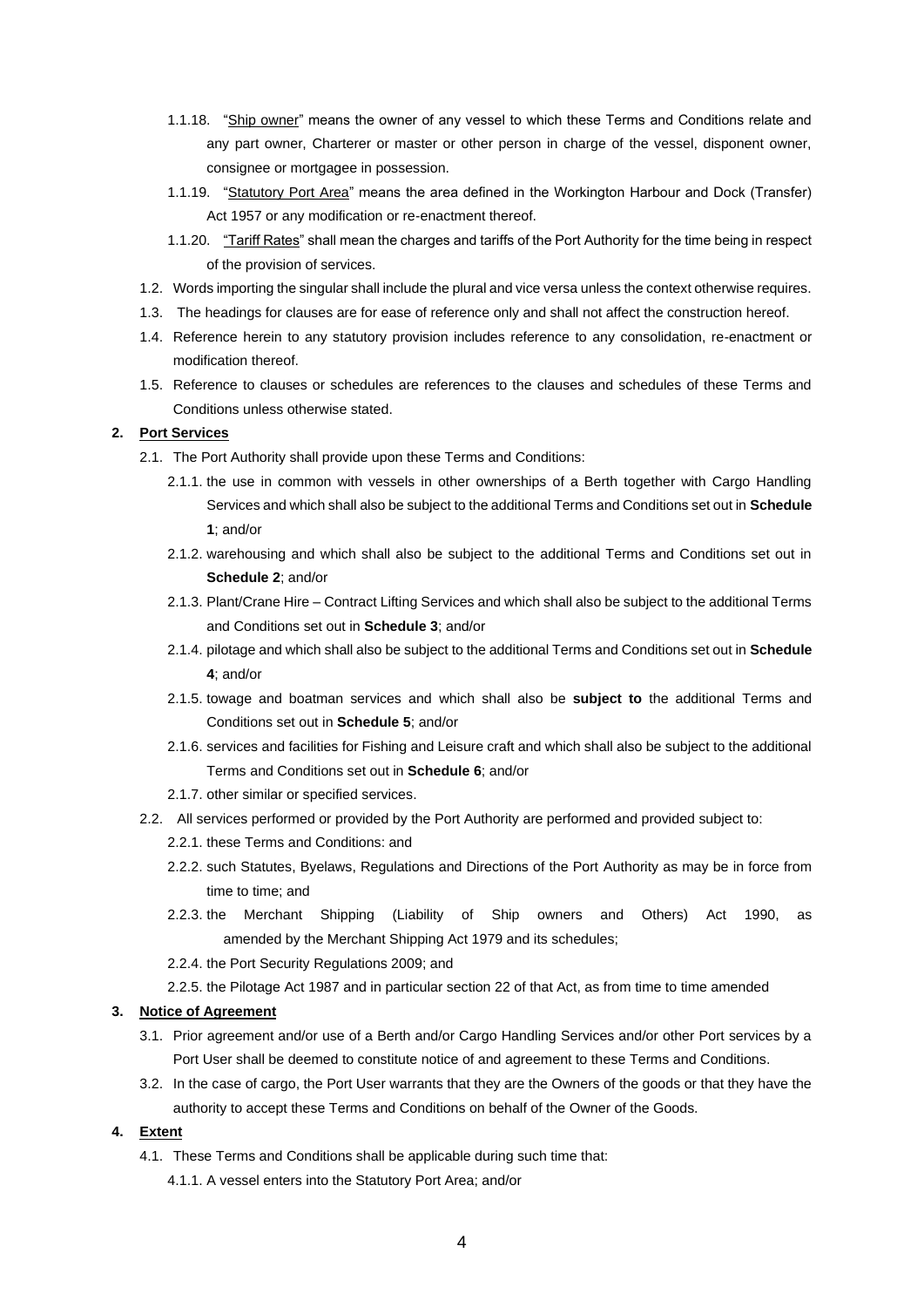- 4.1.2. A Port User or any other person enters into the Statutory Port Area; and/or
- 4.1.3. A Berth is being used by a vessel for
	- 4.1.3.1. The loading or discharging of goods; or
	- 4.1.3.2. The loading or discharging of ship's stores or bunkers; or
	- 4.1.3.3. Mooring or laying up
- 4.1.4. A vessel is anchored or moored within the Statutory Port Area
- 4.1.5. At any time a Port Warehouse or other storage area at the Port is being used for the receiving or delivering, loading or discharging, or storage of goods.

## **5. Force Majeure**

The Port Authority shall not be liable for any failure to perform or provide services or for any loss and/or damage arising or resulting from Act of God; Casualty (including fire or explosion) unless caused by the negligence of the Port Authority, its servants or agents; damage; breakdown; any consequence of war or hostilities (whether war be declared or not); riots, civil commotions or invasions; industrial disputes or actions of any nature; storm, flood, earthquake, subsidence, pandemic, epidemic or other natural physical disaster; act of any Government or any other cause or event which could not be avoided and the consequence whereof could not be prevented by the exercise of reasonable care by the Port Authority.

#### 6. **Restricted Areas**

- 6.1. The Port Authority shall be entitled to implement all directions and requirements concerning security measures in relation to any areas designated as a Restricted Area ("RA"), Restricted Zone ("RZ") or Controlled Zone ("CZ") set up, in connection with the handling of vessels at the Port, pursuant to (i) EU Regulation – (EC) No. 725/2004 on Enhancing Ship and Port Facility Security, (ii) the International Ships and Port Facility Security Code (iii) the Aviation and Maritime Security Act 1990 or (iv) the Merchant Shipping and Maritime Security Act 1997 or (v) the Port Security Regulations 2009.
- 6.2. All persons including Port Users shall comply with the requirements of the security regulations referred to in Clause 6.1 for the proper operation and security of any such RA/RZ/CZ together with all proper instructions given by the Port Authority in relation to the operation and security of any RA/RZ/CZ comprising part or all of the Port.
- 6.3. Port Users shall comply in every respect with all UK and EU Regulations and any instructions or directions issued by the Maritime Security & Resilience Division relating to the said regulations, and in particular Port Users shall at all times comply fully with the Port Authority's Security Plan and any other such Plan approved from time to time by the Maritime Security & Resilience Division relating to the Port or any other property adjacent thereto.
- 6.4. Port Users shall be responsible at their own expense for agreeing with the Maritime Security & Resilience Division for implementing and maintaining, in accordance with the International Ships and Port Facility Security Code, a Port Facility Security Plan in respect of any premises leased by them from the Port Authority.
- 6.5. Should the Port Authority be obliged to carry out any searches of persons or property in order to comply with directions issued by the Maritime Security & Resilience Division, the Port Authority shall not be responsible for any losses or damage arising from compliance with the directions. Furthermore, should the Port Authority incur any expenses as a result of carrying out the searches, they shall be entitled to a full indemnity from the Port User.

#### 7. **Dredging and Maintenance of Dock Gates.**

7.1. The Port Authority shall in accordance with its statutory authority arrange for third parties to carry out dredging services at the Port of Workington including the Prince of Wales Dock. The Port Authority shall have no liability in respect of dredging carried out under its statutory authority or at all and any liability for dredging shall be subject to these Terms and Conditions in any event.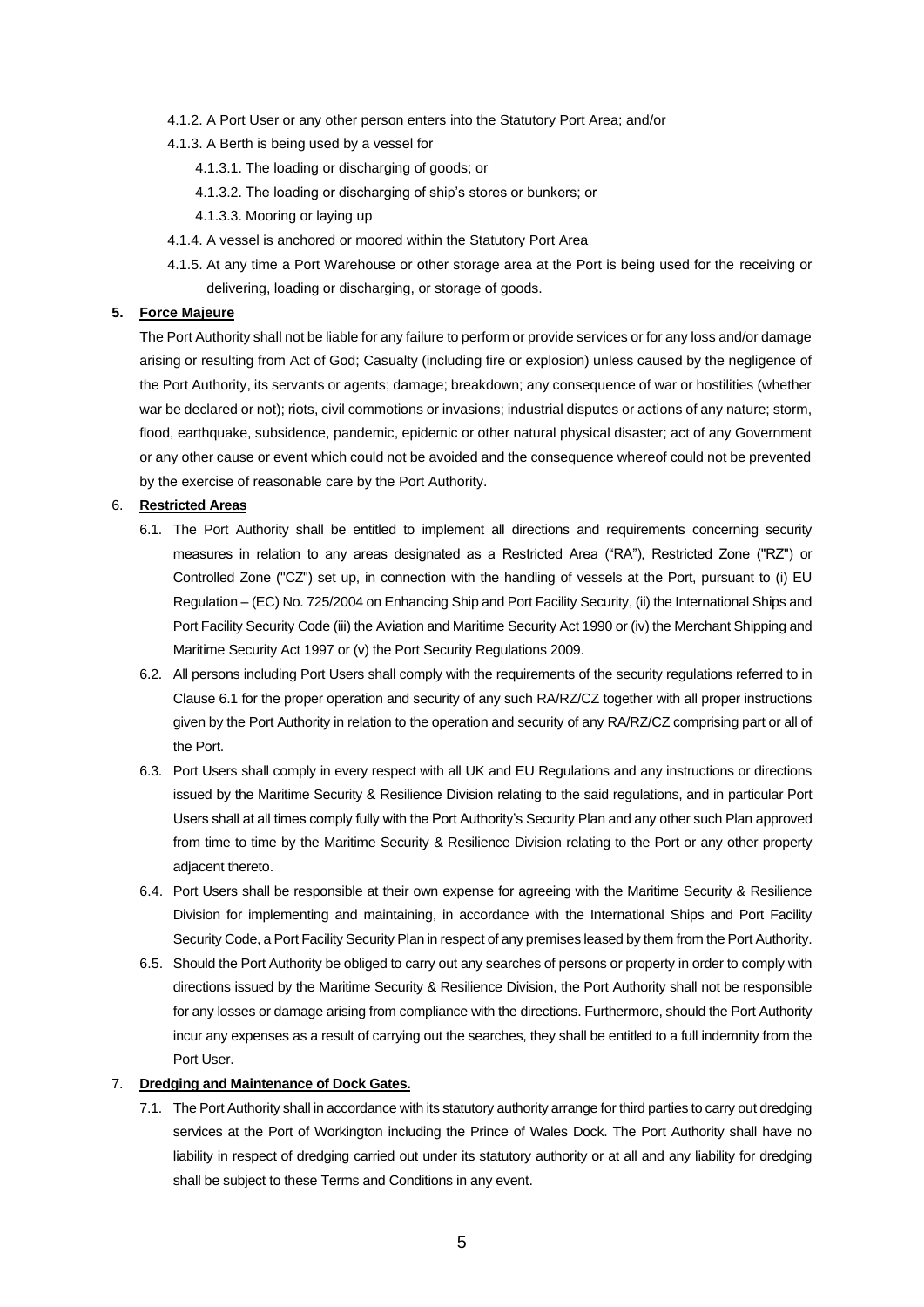- 7.2. The Port Authority shall provide Port Users upon request with information relating to the draft of the channel and the Prince of Wales Dock taking into account knowledge of prevailing conditions and implementation of safe berthing procedures as laid down in the current edition of the Port of Workington Marine Operations Safety Management System. The Port Authority shall have no liability in respect of any information given or at all and any liability for any information given shall be subject to these Terms and Conditions in any event.
- 7.3. Port Users shall provide the Port Authority with accurate information relating to the draught and trim of vessels entering the Port. In the event that any vessel does run aground or cause damage the Port User shall indemnify the Port Authority for all losses arising including any economic loss suffered by the Port Authority.
- 7.4. The Port Authority shall use best endeavours to ensure that the Dock Gates to the Prince of Wales Dock are properly maintained. The Port Authority shall not be liable for any losses or damages (including economic loss) arising from any problems occurring with the Dock Gates of whatsoever nature including inter alia:
	- 7.4.1. Damage to vessels arising from the level of water in the Prince of Wales Dock falling; and
	- 7.4.2. Vessels being unable to move into or out of the Prince of Wales Dock.
- 7.5. In the event that it is necessary to close or restrict access to the Prince of Wales Dock for any period to enable repairs or maintenance to the Dock Gates, the Port Authority shall provide reasonable notice.

## 8. **Pollution and Waste material**

- 8.1. Port Users shall take all reasonable steps to ensure that no substance material article or other deposit shall enter or be deposited either ashore or in the water within the Port except as may be permitted by the appropriate regulatory bodies and the Port Authority.
- 8.2. Any costs, including fines or other costs (including legal costs), incurred by the Port Authority in respect of such deposit or the cleaning-up of any such substance material article or other deposit shall be reimbursed by the Port User to the Port Authority on demand upon a full indemnity basis including all costs and expenses incurred by the Port Authority.
- 8.3. Vessels using the Port should inform the Port Authority 24 hours before arrival of any waste they intend to land. Any waste shall only be landed provided that the vessel fully complies with all relevant legislation for the landing and disposal of waste material and with the permission of the Port Authority.

## **9. Limitation of Liability**

- 9.1. The Port Authority shall not be responsible for any loss or damage whatsoever of or to any vessel, vehicle, cargo or any other property of a Port User howsoever caused or arising unless caused by neglect or wilful act or default of the Port Authority, and in particular the Port Authority shall not be liable for indirect or consequential damage including any claims for economic loss including but not limited to loss of use or profits or the loss of a particular market.
- 9.2. If and to the extent that loss or damage is directly caused by neglect or wilful act or default of the Port Authority, its employees (acting in furtherance of their duties as employees) or sub-contractors (acting in furtherance of their duties as sub-contractors), the Port Authority will accept liability for loss or damage up to the limits fixed in the sub-clauses below.
- 9.3. The Port Authority shall only be liable under these Terms and Conditions for physical loss of or damage to vessel, vehicle, cargo or any other property of a Port User and such liability will only apply to physical loss or damage to the extent that such loss or damage exceeds £250 per occurrence or incident and is limited to occurrences proved to be caused solely by the negligence of the Port Authority or its employees acting in the course of their employment during the performance or provision of cargo handling services provided that:-
	- 9.3.1. The Port Authority's liability in respect of physical loss of or damage to any vessel, vehicle, cargo or any other property of a Port User shall not exceed £5,000 per occurrence; and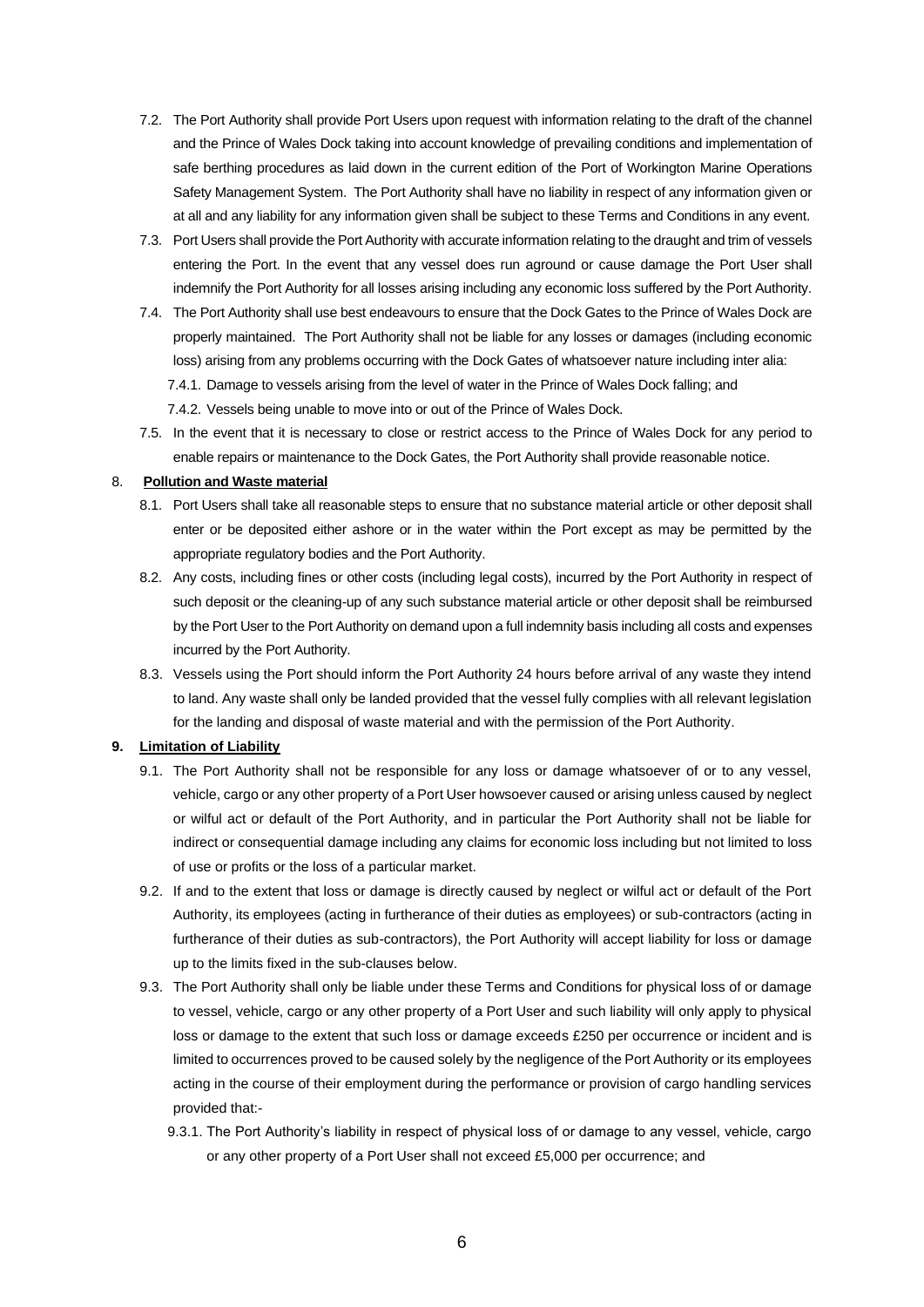- 9.3.2. The Port Authority's liability in respect of physical loss, mis-delivery or damage to cargo shall not exceed a maximum amount of
	- 9.3.2.1. the value of the goods actually lost, mis-delivered or damaged; or
	- 9.3.2.2. the cost of repairing any damage or reconditioning the goods; or
	- 9.3.2.3. 2 SDR's per kilo of gross weight of the goods lost or damaged.
- 9.3.3. If the Port Authority is liable to the Ship owner for any loss or damage to the Vessel in accordance with the above sub-clauses, the Port Authority shall be also entitled to limit its liability in accordance with the provisions of the Merchant Shipping (Liability of Ship owners & Others) Act 1990, as amended.
- 9.3.4. In its capacity as Pilotage Authority, the Port Authority is only liable for any loss or damage to any Vessel to the extent and within the limits provided by the Pilotage Act 1987, as from time to time amended.
- 9.4. In relation to goods received for delivery or otherwise handled by the Port Authority, the Port Authority shall not be liable to the Port User as baillee of the goods for (i) any misdelivery due to misleading or faint markings or absence of markings or (ii) any loss or damage arising from defects in the goods or the packaging thereof.
- 9.5. For the avoidance of doubt it is hereby declared that the Port Authority's liability in respect of any physical loss or damage whether in contract or in tort shall not extend outside the minimum and maximum limits specified in the above sub clauses and that the Port User will indemnify the Port Authority against all proceedings and claims howsoever arising and by whomsoever brought in respect of the liabilities as mentioned under this Clause so far as the amounts so claimed are outside the exclusions or limits prescribed above.
- 9.6. Notwithstanding the above, the Port Authority shall have the right in any circumstances to elect or to rely on (in the alternative) any relevant statutory provisions providing for limitation or exclusion of liability.
- 9.7. Should the Port User require an increase in the limitation figures herein they must serve notice in writing on the Port Authority at least 7 days before the date ("the Date") on which the increased Limit is required to be operative. The notice shall state the increased Limit and the nature and maximum value of the Goods, including duty and taxes. The increased Limit shall apply in respect of any cause of action arising after the Date. The Port Authority shall accept such increase subject to payment by the Port User within 7 days of invoice of the Port Authority's costs in insuring against its increased liability under the increased Limit.
- 9.8. Without prejudice to the Port Authority's rights under these Terms and Conditions to be paid free from deductions, any limitation of liability on the part of the Port Authority shall be applied to any claim by the Port User before any set off or counterclaim is asserted against money due to the Port Authority.

#### 10. **Notice of Damage or Loss**

- 10.1. The Port Authority shall be freed and discharged from all liability
	- 10.1.1. in respect of any physical loss or damage to any vessel or goods or equipment or any other matter or thing unless Notice of a claim in respect of such loss or damage be made in writing to the Port Authority within 48 hours of the occurrence causing such loss or damage or from which such loss or damage arose and/or within 48hours of such loss or damage coming to the knowledge of the Port User; and /or prior to the vessel leaving the Port (if this is the earlier) so as to enable the Port Authority to forthwith commence investigations into the alleged loss or damage.
	- 10.1.2. in respect of any physical loss or damage to any vessel or goods or equipment or any other matter or thing unless full details of the said loss or damage shall be submitted in writing together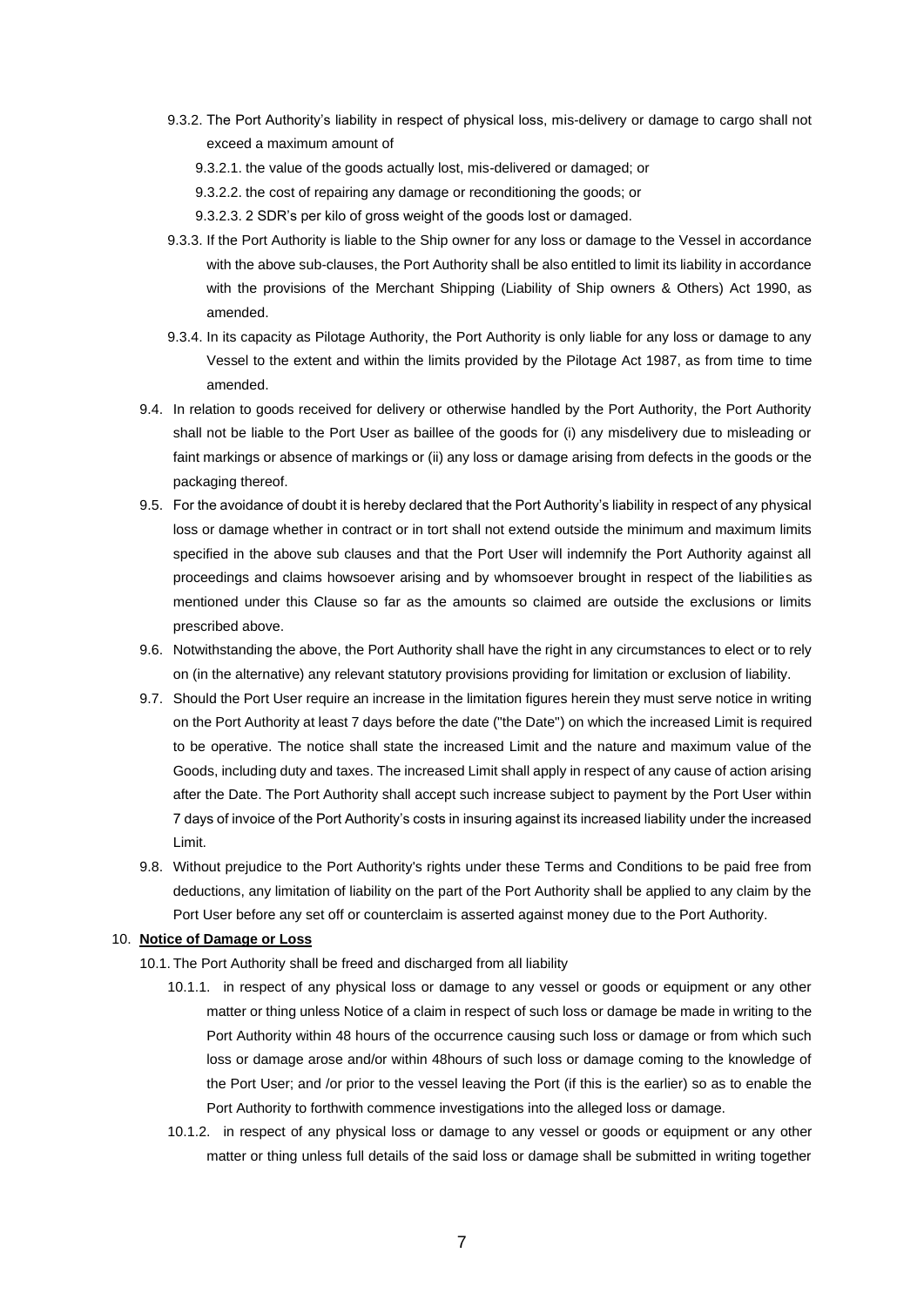with all supporting vouchers and survey reports to the Port Authority within 3 months after the said occurrence.

- 10.1.3. In the case of alleged damage to a vessel arising from contact with a quay wall and/or the bottom of the harbour or any other area within the Port Area unless written Notice shall be given within 24hours of the event or prior to leaving Port (whichever is the earlier) so as to enable the Port Authority to forthwith commence investigations into the alleged loss or damage.
- 10.1.4. In the case of latent physical loss or damage to goods unless notice of such loss or damage and the particular nature thereof has been given to the Port Authority immediately after the Port User has been notified of or become aware of or should reasonably have become aware of such loss or damage but in any event not later than 28 days after the loading or discharging of the goods by the Port Authority or 14 days after delivery of the goods to final consignee whichever shall be the earlier.
- 10.2. The Port Authority shall in any event be freed and discharged from all liability for any loss or damage to any vessel, goods or equipment or any other matter or thing unless arbitration proceedings are commenced within nine months of the said occurrence. In the case of loss of or damage to any vessel or any other property of the Ship owner, the Ship owner shall grant full and reasonable facilities to the Port Authority to survey all such loss or damage.
- 10.3. For avoidance of doubt, nothing in the sub-clauses above shall apply in respect of any claims or counterclaims made by the Port Authority against a Port User or any other person.

#### **11. Indemnity**

- 11.1. The Port User shall be responsible for and provide against all risks and contingencies including death or personal injury of any person or damage to any property whatsoever arising from the use of or the presence in the Port including the Dock Estate and its facilities and will indemnify the Port Authority against all proceedings and claims by third parties and expenses incidental thereto (including legal costs on a full indemnity basis) arising out of such use or presence or of any act, neglect or default of inter alia the master of the vessel or Port User their respective contractors, agents or servants (other than the Port Authority), its servants and agents) or of any inherent quality or defect of any goods on the Dock Estate or on the vessel.
- 11.2. The Port User shall pay to the Port Authority full compensation for all damage done to or suffered by the Dock Estate and other property of the Port Authority and arising as aforesaid and shall fully indemnify the Port Authority for all expenses and legal costs.
- 11.3. The Port User shall be responsible for insuring the goods for any damage which they may sustain within the Port Area.
- 11.4.All vehicles entering the Port Area do so entirely at the risk of the owner of the vehicle. Any deterioration or damage to the bodywork (including canvas and other recovering materials) or tyres of vehicles will be presumed to have been caused by normal wear and tear and the Port Authority will not be responsible for it except upon proof that it was occasioned whilst in the custody of and by the neglect or default of the Port Authority or its employees.

## 12. **Lien on Goods and Vessels**

- 12.1. The Port Authority shall be entitled to refuse to allow cargo discharged at or stored at the Port to be removed from the Port until: -
	- 12.1.1. All charges claimed by the Port Authority against the Port User and/or the owner of the cargo for Cargo Handling Services or other Port Services or in relation to any other claims by the Port Authority of whatsoever nature whether in relation to that cargo (whenever performed) or to any other charges owed by the Port User have been paid or secured to the satisfaction of the Port Authority, and/or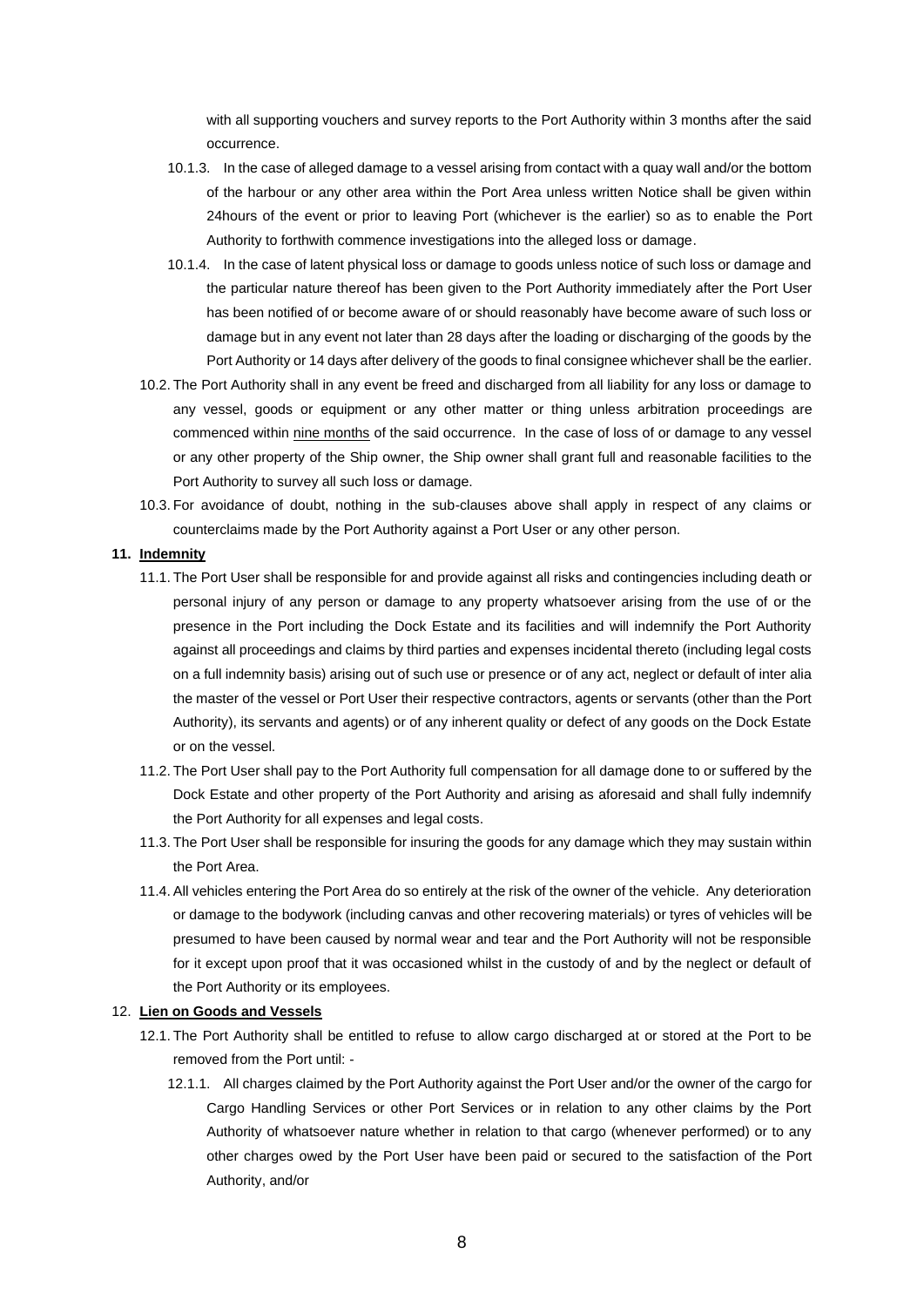- 12.1.2. Security to the satisfaction of the Port Authority has been given in relation to claims for indemnity pursuant to these Terms and Conditions against the Port User (whether or not such claims arise in relation to that cargo or any other charges owed by the Port User).
- 12.2. The Port Authority shall be entitled to refuse to allow a vessel to leave the Port until:
	- 12.2.1. All charges claimed by the Port Authority for Cargo Handling Services or other Port Services or in relation to any other claims by the Port Authority of whatsoever nature whether in relation to that vessel (whenever performed) or to other vessels of the Ship owner have been paid or secured to the satisfaction of the Port Authority, and/or
	- 12.2.2. Security to the satisfaction of the Port Authority has been given in relation to claims for indemnity pursuant to these Terms and Conditions against the Ship owner (whether or not such claims arise in relation to that or another vessel).
- 12.3.Should the Port Authority be caused to exercise its rights under this lien clause, it shall be entitled to a full indemnity for the continuing Port Charge incurred in doing so including a full indemnity in respect of any legal expenses incurred.

#### **13. Protection of Port Authority's Employees and Agents**

- 13.1. The employees, independent contractors and agents of the Port Authority shall be entitled to the benefit of all provisions herein which exclude or restrict liability of any kind. The Port Authority in contracting with the Port User for provision of services does so on its own behalf and as agent for all its employees, independent contractors and agents.
- 13.2. The Port User and the Owner of the Goods will not take any proceedings against any employee or subcontractor of the Port Authority for a Claim. If an employee or sub-contractor pays or is liable to make a payment to the Port User or Owner of the Goods in connection with a Claim, the Port User and the Owner of the Goods will each fully indemnify the Port Authority against any claim (including all costs and expenses) by the employee or sub-contractor against the Port Authority for reimbursement of or indemnity against that payment.
- 13.3. In any of the circumstances referred to Clause 13.4 below, and otherwise with the written consent of the Port User, the Port Authority shall be entitled to sub-contract all or any part of its business and in this event these Terms and Conditions shall apply to such services. The Port Authority shall be entitled to sub-contract with others for the security, cleaning, maintenance, repair and other services and works at the premises where the Goods are located.
- 13.4. The circumstances referred to in Clause 13.3 above are actual or anticipated storm, flood, fire, explosion, breakdown or failure of plant and/or machinery, riot, civil disturbance, industrial dispute, labour disturbance, requirement of a responsible Authority or any emergency reasonably requiring such action by the Port Authority.

#### **14. Relationship to Special Agreements**

14.1. These Terms and Conditions are supplemental to any special agreement (if any) made between the Port Authority and any party relating to services except insofar as is expressly excluded thereby or inconsistent therewith.

## **15. Law and Jurisdiction**

- 15.1.Any disputes arising under these Terms and Conditions shall be governed by and construed in accordance with English Law and without prejudice to the provision at Clause 15.2 below to refer the matter to arbitration the Parties accept the exclusive jurisdiction of the English courts.
- 15.2.Any dispute, other than claims by the Port Authority for payment of charges and Tariff Rates, arising out of or in connection with these Terms and Conditions shall be referred to arbitration in London in accordance with the Arbitration Act 1996 or any statutory modification or re-enactment thereof save to the extent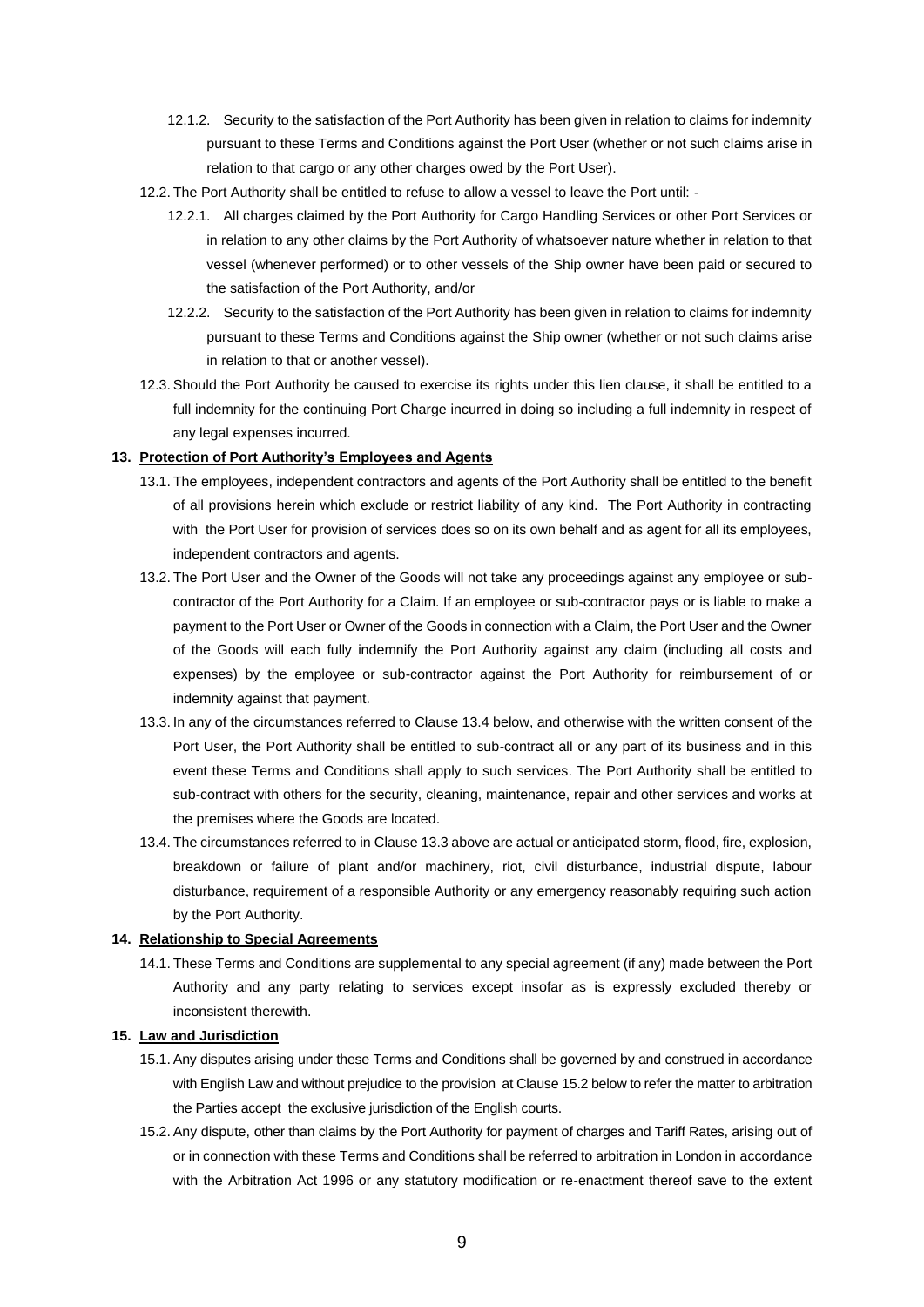necessary to give effect to the provisions of this Clause and to the exclusion of the courts of any other country.

- 15.3.Before commencing arbitration proceedings the Port Authority and the Port User shall actively seek to resolve any disputes including the consideration of mediation.
- 15.4. The arbitration shall be conducted in accordance with the London Maritime Arbitrators Association (LMAA) Terms current at the time when the arbitration proceedings are commenced. The reference shall be to three arbitrators. A Party wishing to refer a dispute to arbitration shall appoint its arbitrator and send notice of such appointment in writing to the other Party requiring the other Party to appoint its own arbitrator within 14 calendar days of that notice and stating that it will appoint its arbitrator as sole arbitrator unless the other Party appoints its own arbitrator and give notice that it has done so within the 14 days specified. If the other Party does not appoint its own arbitrator and give notice that it has done so within the 14 days specified, the Party referring a dispute to arbitration may, without the requirement of any further prior notice to the other Party, appoint its arbitrator as sole arbitrator and shall advise the other Party accordingly. The award of a sole arbitrator shall be binding on both Parties as if he had been appointed by agreement.
- 15.5. Nothing herein shall prevent the Parties agreeing in writing to vary these provisions to provide for the appointment of a sole arbitrator.
- 15.6. In cases where neither the claim nor any counterclaim exceeds the sum of £50,000 (or such other sum as the parties may agree) the arbitration shall be conducted in accordance with the LMAA Small Claims Procedure current at the time when the arbitration proceedings are commenced.
- 15.7.Any claims by the Port Authority for payment of charges or Tariff Rates may at the option of the Port Authority be subject to the arbitration clause above or the jurisdiction of the English courts.

#### **16. General Clauses**

- 16.1.Any previous agreement relating to the same subject matter, whether formal or informal, shall be subject to these Terms and Conditions as from the date that these Terms and Conditions are enacted.
- 16.2. No variation of these Terms and Conditions or of any of the documents referred to in it shall be valid unless it is in writing and signed by all relevant parties.
- 16.3. If any provision of these Terms and Conditions shall be found by any court or administrative body of competent jurisdiction to be invalid or unenforceable, such invalidity or unenforceability shall not affect the other provisions of these Terms and Conditions which shall remain in full force and effect.
- 16.4. If any provision of these Terms and Conditions is so found to be invalid or unenforceable but would be valid or enforceable if some part of the provision were deleted, the provision in question shall apply with such modification(s) as may be necessary to make it valid and enforceable.
- 16.5. Nothing in this Agreement confers or is intended to confer any right under the Contracts (Rights of Third Parties) Act 1999 which is enforceable by any person who is not a Party to this Agreement and the rights of any third party under the aforementioned Act are expressly excluded.

### **17. Notices under the Terms and Conditions**

- 17.1.Each Notice, Statement of Account or other communication to be given under these Terms and Conditions shall be given in writing in English.
- 17.2.Service on the Port User shall be deemed good service if Notice in writing is given either by personal service or by fax or by post to the last known business or registered office addressor to the last notified E-Mail address
- 17.3.Service on the Port Authority shall be by deemed good service if Notice is provided in writing to, the Port Manager, Harbour Master or the Chair of the Harbour Committee at the following address:- Port of Workington, Harbour Office, Prince of Wales Dock, Workington, Cumbria, CA14 2JH, England.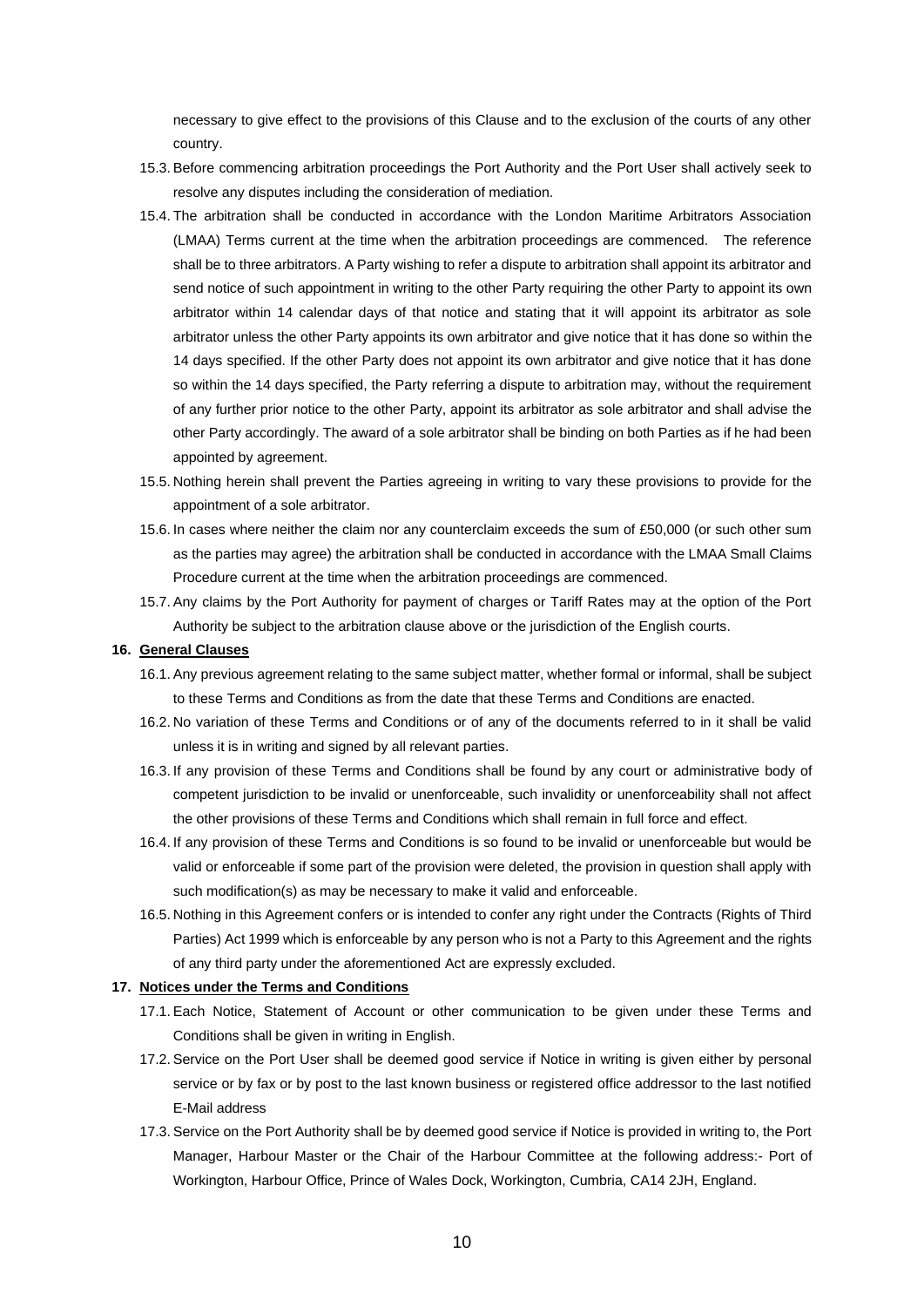- 17.4. In the case of a Ship owner and/or a vessel, good service may also be made by:
	- 17.4.1. serving a written Notice upon the Master; or
	- 17.4.2. placing the Notice aboard the vessel and leaving it in a prominent place.
- 17.5. If any such Notice, Statement of Account or communication is sent by first class post it shall be deemed to have been received on the second business day next following the date on which it was posted, and shall be effective notwithstanding it be returned undelivered and any notice or communication transmitted by fax or E-Mail shall be deemed to have been received on the Business Day following the date of transmission.

## 18. **Charges and Tariff Rates**

- 18.1. The charges and Tariff Rates for Cargo Handling Services and other Port Services are those specified from time to time by the Port Authority and are payable in full by the Port User or the Cargo Owner on demand unless otherwise agreed by the Port Authority without reduction or deferment on account of any claim, counterclaim or set off.
- 18.2.Port Users shall not be entitled to raise any objections to items set out in invoices raised by the Port Authority unless objections are raised in writing within 21 days of the invoice being rendered by the Port Authority.
- 18.3. Interest at the rate of 5 percent above the then prevailing Nat West Bank Plc Base Rate calculated on a day to day basis will be payable on the charges remaining unpaid twenty eight days after the date of the Port Authority's account. Notwithstanding the foregoing the Port Authority reserves the right to require a deposit of 80% of the estimated total charges for the Cargo Handling Services or other Port Services to be performed or provided, plus the full amount of any other charges as are payable to the Port Authority in respect of such vessel, before the commencement of such services and which deposit shall be payable on demand and failing receipt of which such services will not be commenced.
- 18.4. The above charges are in addition to conservancy, ships and goods dues as defined by the Harbours Act 1964, pilotage charges, boatmen charges, the environmental levy and any other statutory payment charged by the Port Authority and charges for ancillary services levied by the Port Authority.
- 18.5. The charges for cargo handling services specified by the Port Authority from time to time cover the provision of such of the services as are specified by the Port Authority in relation thereto where the cargo is sound general cargo under normal conditions on a normal vessel such that a reasonable rate of receiving loading discharging or delivering in relation to that particular vessel or cargo is achievable PROVIDED that where time is lost for any reason such time shall in addition be charged in accordance with the rates specified by the Port Authority from time to time or on a labour basis plus the cost of plant gear and equipment supplied whichever is the greater.
- 18.6.Any cargo handling services including, but without prejudice to the generality of the foregoing, the provision of all plant gear and equipment hereto shall be a Special Service, the provision of which shall be at the discretion of the Port Authority. Special Services, and any cargo handling services for which the rate is specified as "labour basis", shall be charged for in accordance with the rates of pay of the Port Authority's employees engaged thereon (including percentage uplift for reasonable overheads) plus the Port Authority's standard charges for plant gear and equipment or the charges of any hirer of plant or sub-contractor. All such charges shall, except in respect of any cargo handling services for which the rate is specified as "Labour Basis", be in addition to the rates per tonne specified by the Port Authority from time to time.
- 18.7. Notwithstanding the provisions above, if any Statute or Statutory Instrument shall become compulsorily applicable to the cargo handling services performed hereunder, the Port User will reimburse the Port Authority any extra cost occasioned thereby for the duration that such Statute or Statutory Instrument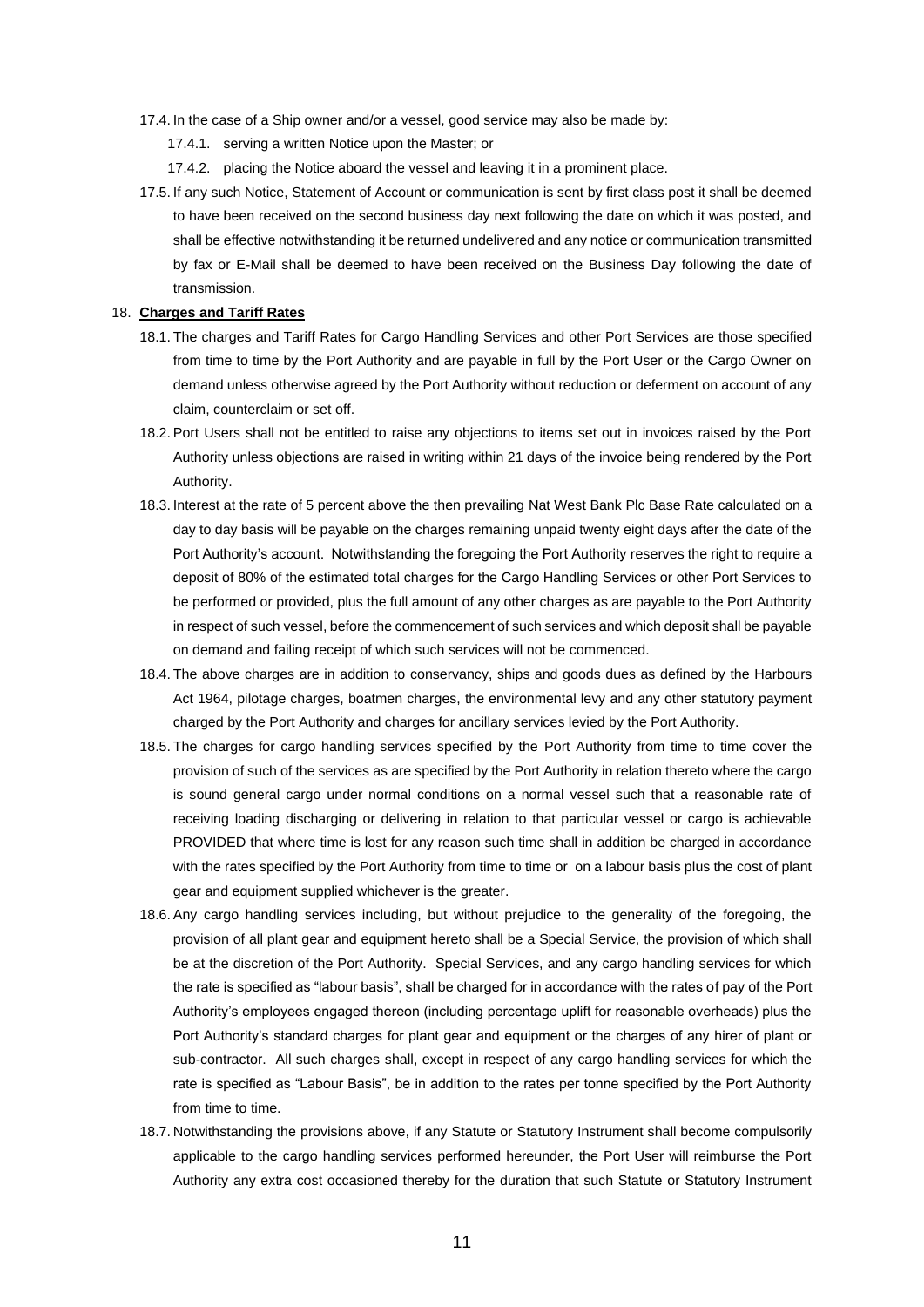shall apply or until such time as the said extra costs shall be incorporated in the Port Authority's charges for such cargo handling services.

- 18.8.Storage Charges
	- 18.8.1. The Port Authority reserves the right to charge Quay Rent and/or storage in respect of goods situate at the Berth, such charges being paid as and when incurred at the rates specified from time to time by the Port Authority.
	- 18.8.2. The Port Authority reserves the right on giving 7 days prior notice to the Port User to remove goods that are on the quay or in the transit sheds at the Berth to a longer term storage area within the Dock Estate. Any costs incurred by the Port Authority in relation to or arising out of such removal and storage shall be paid by the Port User.

#### 19. **Insurance**

19.1. The Port Authority does not insure the Goods and the Port User shall make arrangements to cover the Goods against all risks to the full insurable value thereof (including all duties and taxes).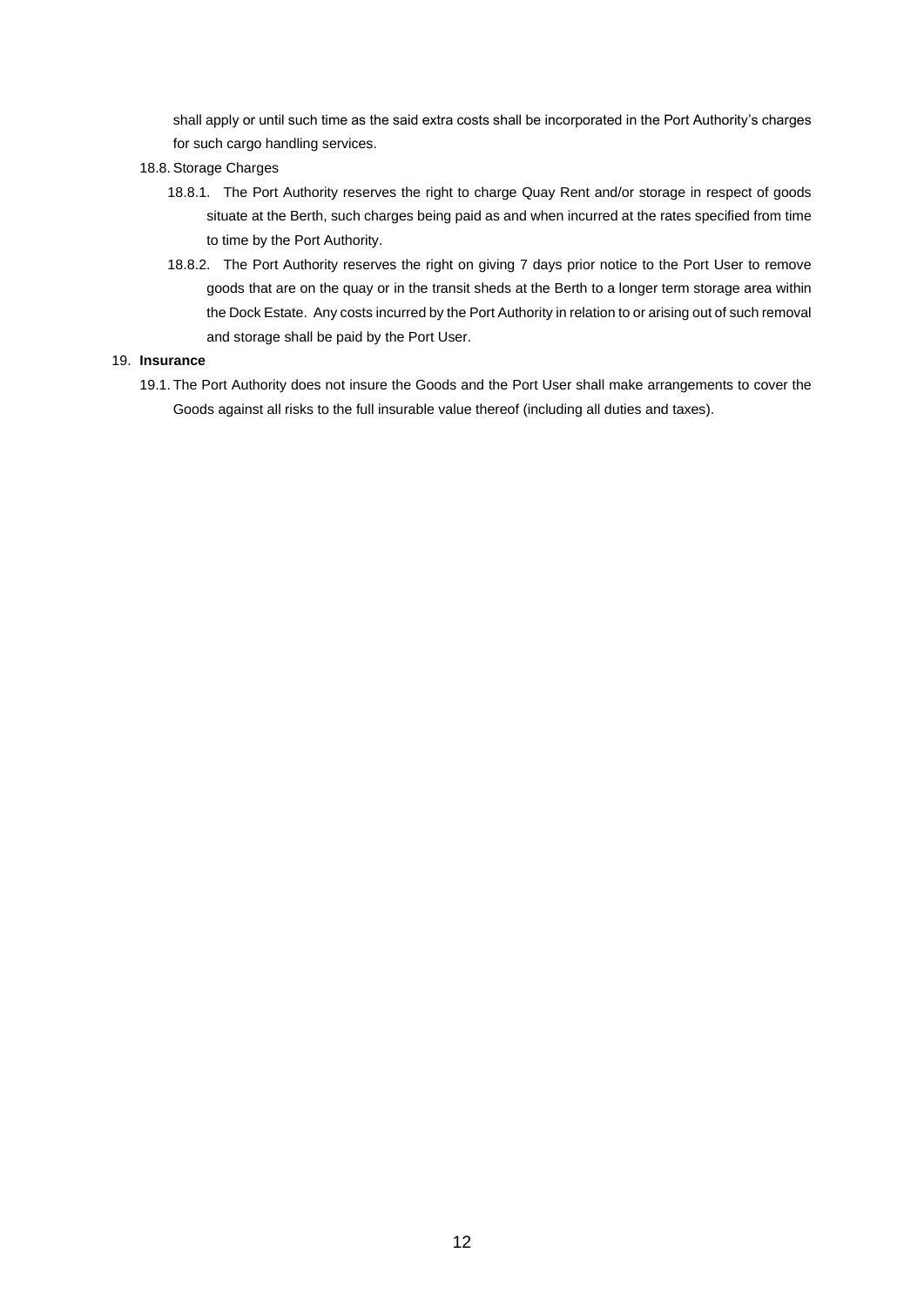## **SCHEDULE 1 - USE OF BERTH AND CARGO HANDLING SERVIC**ES

## 1. **Provision of Berth**

- 1.1. The Port Authority shall provide upon these Terms and Conditions the use, in common with vessels in other ownerships, of a Berth together with cargo handling services.
- 1.2. Unless agreed otherwise, the berth shall be provided in the Prince of Wales Dock.
- 1.3. Although the Port Authority does provide stevedoring services (subject to these Terms and Conditions), the Port User may use alternative stevedoring services provided that
	- 1.3.1. The Harbour Manager gives prior consent. The consent shall not be unreasonably withheld but the Harbour Manager shall have regard to the competence and ability of the stevedoring company to carry out the cargo work in a professional and safe manner; and
	- 1.3.2. The stevedoring company produces evidence to the Harbour Manager that they have adequate Insurance Cover and which is considered to be satisfactory to the Port Authority; and
	- 1.3.3. The Port User and/or the Stevedoring Company shall indemnify the Port Authority for all claims brought either directly or indirectly against the Port Authority.
	- 1.3.4. The Port User and/or the Stevedoring Company shall prior to commencing any stevedoring or lifting operations apply to the Port Authority for a Stevedoring & Lifting Permit.

## **2. Vessel on Berth**

- 2.1. The Port Authority shall permit a vessel once on a Berth to remain at the Berth until the completion of Cargo Handling Services in relation to that vessel, but subject to the discretion of the Port Authority in regard to its operational requirements for the Berth and to the statutory powers of the Harbour Master of ordering the movement of vessels within the Port.
- 2.2. A Ship owner may with the prior approval of the Port Authority and at agreed times load/discharge stores and bunkers whilst a vessel is on a Berth, subject to such terms and conditions as the Port Authority may from time to time specify and provided also that such loading or discharging does not interfere with the operational activities of the Port Authority.

## **3. Arrival of Vessel**

3.1. The expected date and time of arrival of a vessel at the Berth ("E.T.A.") shall be given in writing by the Ship owner to the Harbour Master not later than three (3) days prior to the said date of arrival or such lesser period as may be agreed to by the Port Authority and all changes to that date shall be promptly notified by the Ship owner to the Harbour Master. Notice of the vessel's final E.T.A. at the Berth shall be given in writing to the Harbour Master between the hours 0800 to 1600 Monday – Thursday inclusive, 0800 to 1200 Friday and not later than 24 hours (excluding Bank or other National Holidays) prior to the said time of arrival.

## **4. Working Periods**

- 4.1. Cargo handling services may be performed or provided during the following working periods (except on Christmas Day, Boxing Day, New Year's Day and Good Friday) unless otherwise notified in writing by the Port Authority:
	- 4.1.1. Shipwork (loading/discharging cargo) shall be between the following times always provided that labour is available and the maximum working period will normally be 12 hours:
		- 4.1.1.1. 0700 2200 hours Monday to Friday inclusive (Midweek Periods)
		- 4.1.1.2. All time between 2200 hours and 0700 hours and all time at weekends and bank holidays shall be at overtime rates unless otherwise agreed.
	- 4.1.2. Other cargo handling services (including receiving/delivering cargo)
		- 4.1.2.1. 0800 1700 hours Monday to Friday inclusive (Midweek Periods)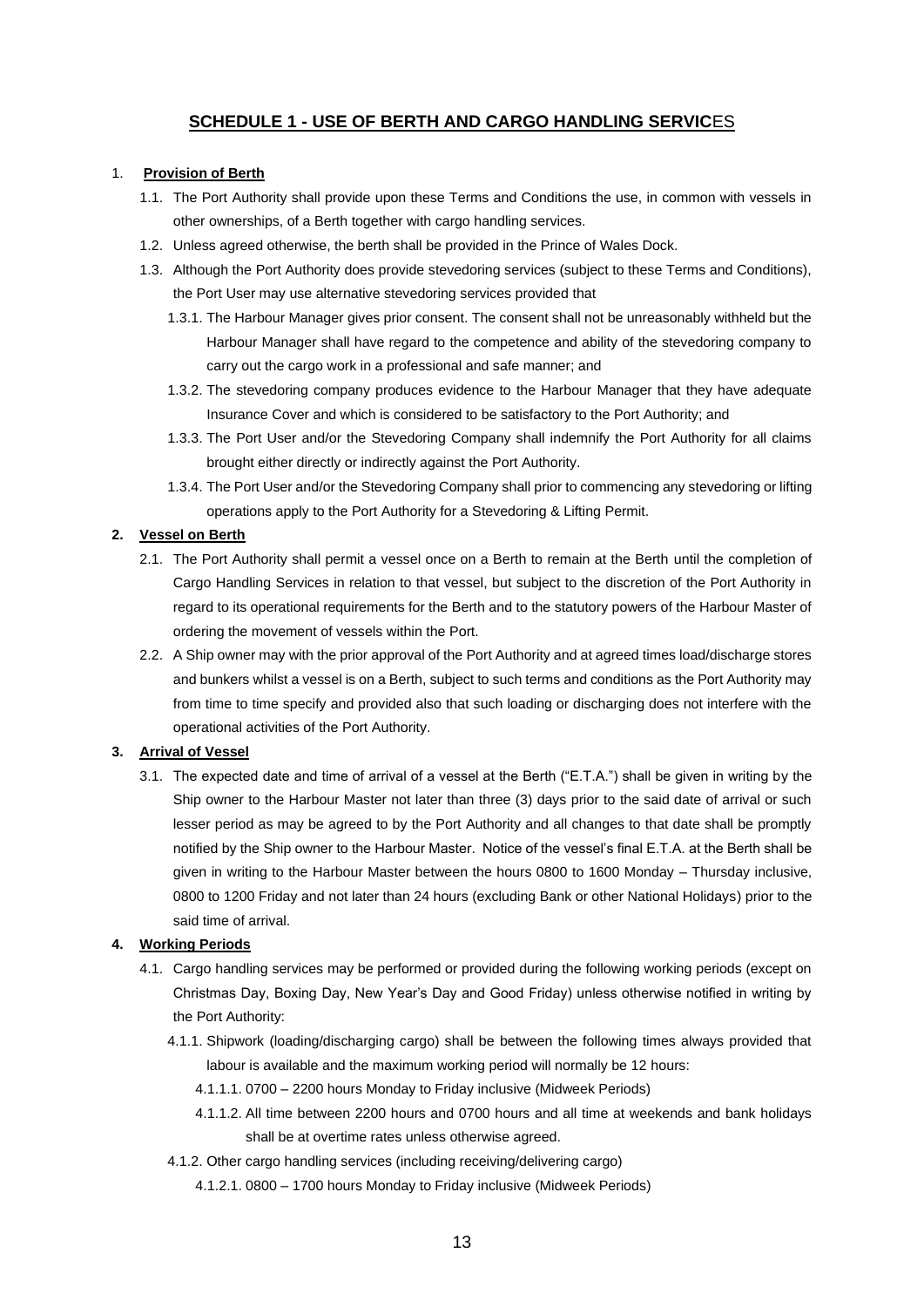- 4.1.2.2. All times outside these hours plus Bank Holidays shall be at overtime rates unless otherwise agreed.
- 4.2. Work performed at the request of a Ship owner or Cargo Owner on Bank and other National Holidays (i.e. between 0700 hours on a Bank or other National Holiday and 0700 hours the following day), will be subject to additional charges as specified by the Port Authority from time to time – subject to a minimum charge of 8 hours per gang.

## **5. Attendance**

- 5.1. Where labour has been arranged by the Port Authority in reliance on the vessel's final E.T.A. given to the Port Authority pursuant to Clause 3 or in compliance with the Ship owner's request that work should commence at or finish before a particular time, and time is lost consequent on a vessel's late arrival or non arrival at the Berth or due to material delays attributable to the Ship owner or to adverse weather, then the period of working time with labour standing by may be charged for at the appropriate rates.
- 5.2. Time lost shall be deemed to commence at the time for which labour has been arranged and to cease when a vessel is safely secured at its intended Berth and ready to work, or, if later, on the termination of the period for which labour has been arranged; and the time lost calculated thereby shall be charged to the Ship owner at the rates specified by the Port Authority from time to time.
- 5.3. Time lost or work delayed due to adverse weather, or to material delays attributable to the Ship owner, his servants or agents or independent contractors (other than the Port Authority), shall also be charged to the Ship owner at the rates specified by the Port Authority from time to time; Provided always that the Ship owner shall not, in any event, be liable to pay the time lost or work delayed charged if such time lost or work delayed occurs or is solely as a result of breakdown of the Port Authority's plant or equipment, or labour disputes between the Port Authority and its employees at the Berth, unless occasioned by or resulting from the act or default of the Ship owner, or its servants, agents, independent contractors or sub-contractors or any other circumstances not being the act or default of the Port Authority. Any additional charges payable shall nonetheless remain payable notwithstanding the above proviso.
- 5.4. Notice of cancellation of shipwork labour previously arranged by the Port Authority in reliance on the vessel's final E.T.A. given to the Port Authority pursuant to these Terms and Conditions or in compliance with the Ship owner's request that work should commence at or finish before a particular time:
	- 5.4.1. for any working period for which an Overtime Charge is payable must be received by the Port Authority not later than 1200 hours on the normal working day, Monday to Friday inclusive (Bank/National Holidays excepted), next preceding the day for which such labour has been arranged.
	- 5.4.2. for any other working period must be received by the Port Authority not later than 24 hours before the start of the working period for which labour has been arranged.
- 5.5. If such notice is not duly received, then the relevant Overtime Charge and/or, at the Port Authority's discretion, charge for lost time will remain payable in full by the Ship owner.

### **6. Provision and Use of Gear, etc.**

- 6.1. The Ship owner shall permit the Port Authority the full use of all lighting, cranes, gantries, winches, derricks, runners and tackle on the vessel and shall supply full power therefore and for lighting at all times without charge. The Ship owner shall provide all necessary standing and running gear, hatch and winch tents, gear and dunnage.
- 6.2. All the equipment and gear referred to above shall be maintained in good working order by the Ship owner and before work commences the Ship owner shall produce to the Port Authority a current certificate of test for such equipment and gear showing the same meets the requirement of any relevant schedule statute, order or regulation then in force within the United Kingdom.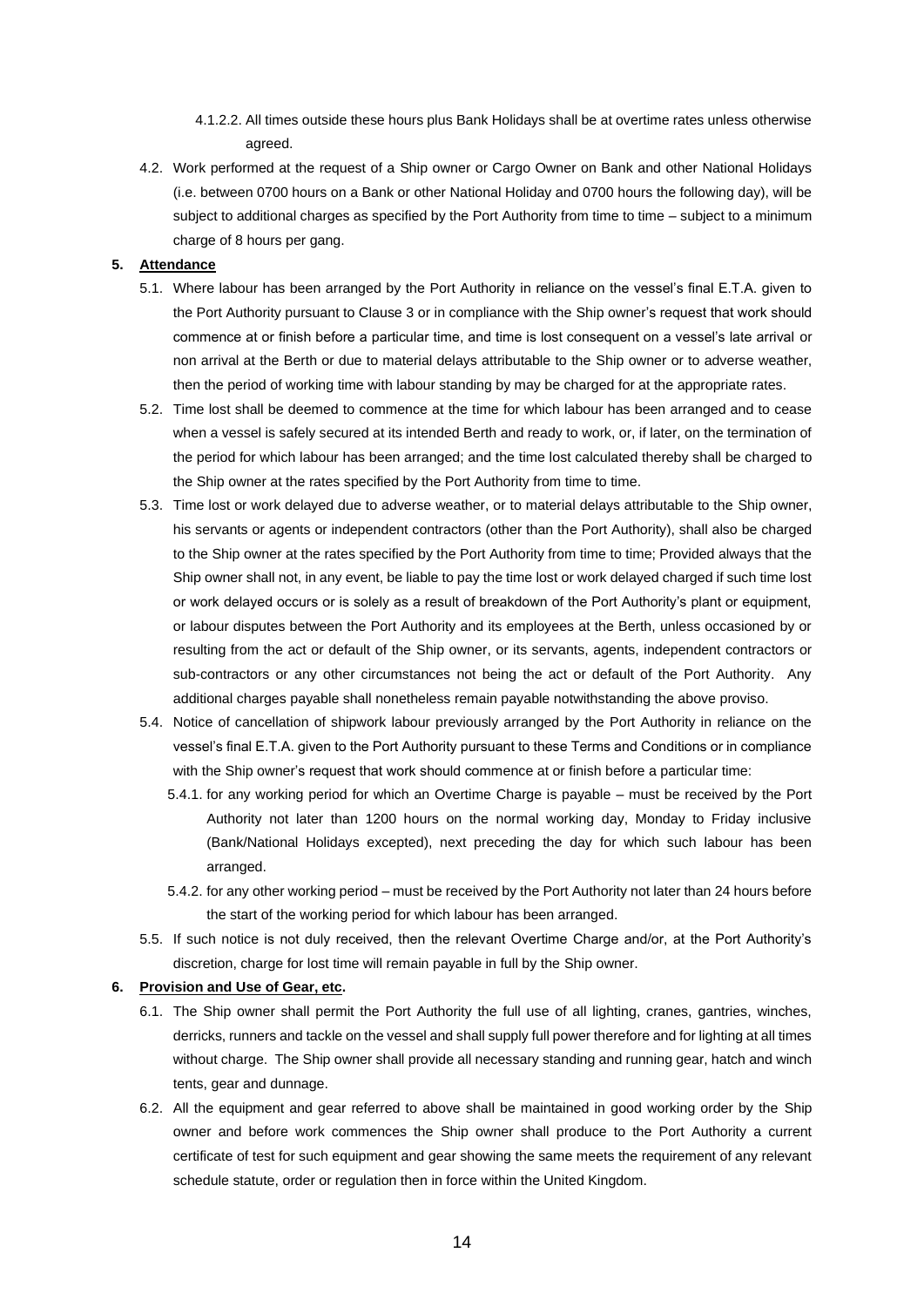- 6.3. To the extent that the equipment and gear referred to above is not available to the Port Authority or is not maintained or certified in the manner specified above, the Port Authority shall be at liberty at its discretion and subject to availability to supply the same at the expense of the Ship owner in accordance with the Port Authority's standard rates current from time to time.
- 6.4. The Ship owner shall indemnify the Port Authority against any claim in relation to any accident howsoever arising out of or caused or contributed to by any defect in the equipment or gear referred to above.

## **7. Manning and Performance of Cargo Handling Services**

- 7.1. Subject to these Terms and Conditions, the Port Authority shall provide if requested supervision, labour, plant and equipment as available for the discharging, loading, receiving and delivering of goods at the Berth.
- 7.2. The Port Authority may in its absolute discretion elect to commence ship working in respect of any vessel at any time and on any day, and, provided that the Port Authority has given due notice thereof to the Ship owner or Cargo Owner as appropriate, the said Ship owner or Cargo Owner shall take such steps as shall be prudent and necessary to facilitate the commencement of such ship working at the time and date specified in such notice.
- 7.3. The Port Authority shall be entitled not to commence cargo handling operations until a suitable berth, quay and, if required, transit shed and suitable plant and equipment are available and sufficient port operations, workers and other employees are available to perform cargo handling services on the vessel, the quay or in the transit shed. After the commencement of cargo handling services on a vessel or quay, they will be continued as and to the extent that plant and port operations, workers and other employees are reasonably available in all the circumstances from time to time bearing in mind the need to meet the requirements of other users of the Port. No liability shall attach to the Port Authority in consequence of its not commencing or continuing cargo handling services for the reasons specified in this Clause.
- 7.4. The Port Authority shall perform or provide such of the cargo handling services as the Port Authority in its reasonable discretion considers appropriate and expedient for each vessel and its cargo or for particular goods unless instructed to the contrary in writing by the Ship owner or the Cargo Owner.
- 7.5. The Port Authority may use such plant and equipment on cargo handling services as it considers suitable for the type of cargo being handled.
- 7.6. All stevedoring or other operations to be performed by the Port Authority shall be performed in accordance with the normal working practices of the Port Authority. The Port Authority reserves the right to alter such working practices at any time and without prior notice.
- 7.7. Without prejudice to the generality of the foregoing, when a cargo is exceptionally difficult to work due to unsoundness of the cargo, bad or collapsed stowage, damage to the cargo or the vessel or other matter creating exceptionally difficult working conditions, then the Port Authority may in its absolute discretion elect whether to perform or provide or continue to perform or provide cargo handling services and if it should so elect and inform the Ship owner for that vessel thereof then the Port Authority shall not be liable for any loss or damage whatsoever, howsoever caused (including where caused by the negligence of the Port Authority, its servants, agents or independent contractors) to the cargo or the vessel including any claim for loss of use or loss of a particular market and the said Ship owner shall indemnify the Port Authority against all proceedings, claims and expenses out of or consequent on any such election by the Port Authority including all proceedings, claims and expenses relating to the handling of cargo on the vessel, quay or in a shed. The Port Authority by reason of its specialised knowledge, shall be the sole arbiter as to whether a cargo is exceptionally difficult to work or not.
- 7.8. The Port Authority shall have the right, having made an election, to subsequently reverse that election in the light of circumstances then prevailing and no liability shall attach to it thereby.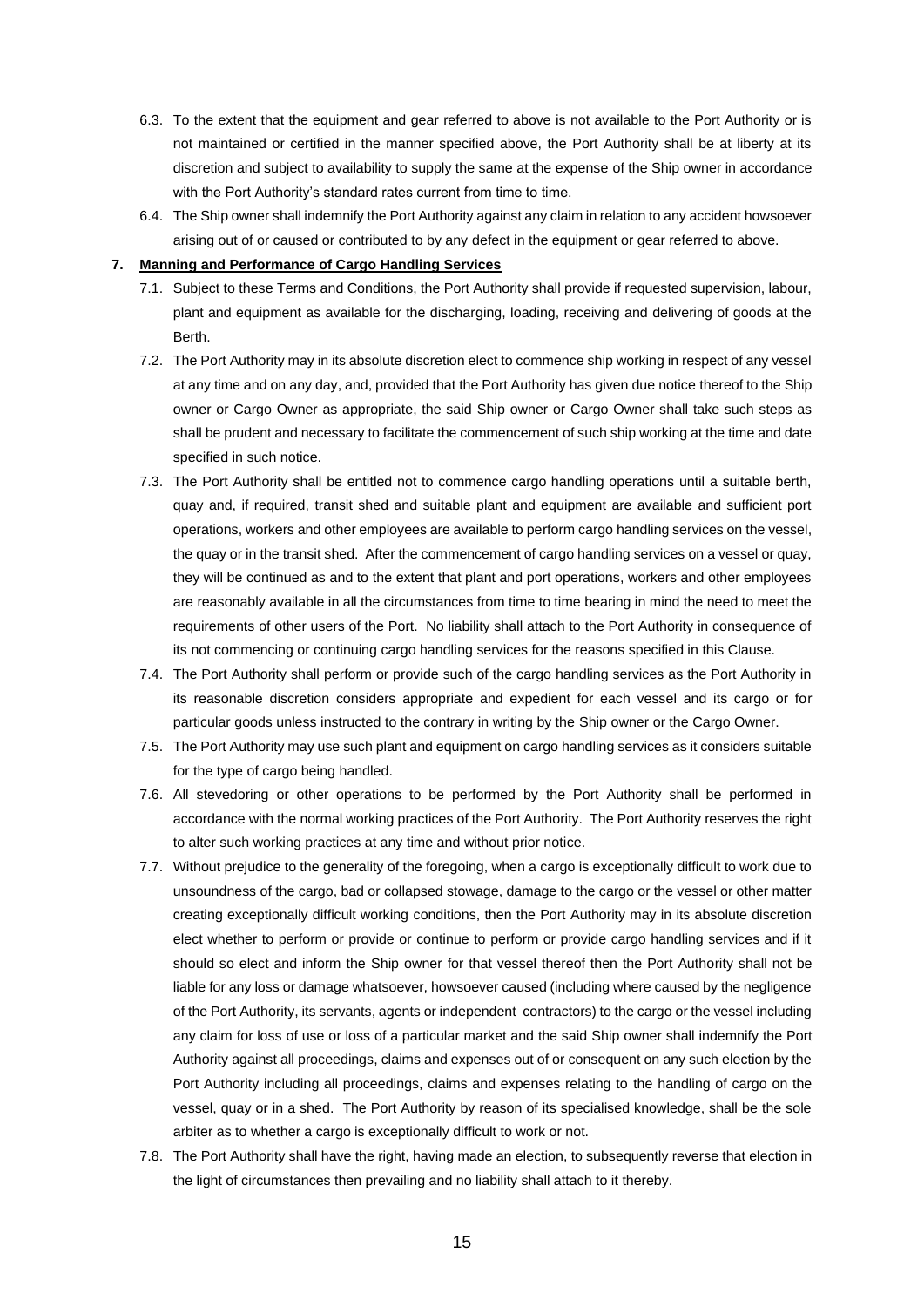- 7.9. All extra costs, charges and expenses incurred by the Port Authority hereby shall be repaid by the Ship owner of the vessel on which the cargo was or was to be carried.
- 7.10 In relation to loose cargo:

7.10.1 Whilst the Port Authority will use its best endeavours to collect and bind at the Berth any loose pieces of loose cargo, and other goods as appropriate, according to mark and will deliver the same to consignee, the Port Authority shall not be liable for any loss or damage whatsoever arising out of or consequential on such collection and binding.

7.10.2 The Port Authority shall be under no obligation to rebind such loose goods to a greater standard than is deemed by the Port Authority to be reasonable for the safe onward transportation of such goods and in particular the Port Authority shall not be required to rebind to the same standard as the goods were in when originally bound.

#### **8. Documentation**

- 8.1. All manifests, shipping notes/advices, consignment notes, packing lists, documents of title and instructions and orders concerning cargo handling services must be lodged in writing with the Port Authority between 0800 – 1200 hours and 1300 hours to 1700 hours Monday to Thursday and 0800 – 1200 hours and 1300 hours to 1400 hours on Friday inclusive and not less than 24 hours (excluding Bank or other National holidays) before the relevant service is required to be or is to be performed or provided.
- 8.2. Any tally of goods prepared by the Port Authority in connection with the loading or discharging of any vessel or vehicle or railway wagon shall be the property of the Port Authority which shall not be under any obligation to disclose such document to any other parties as the standard of accuracy required for the Port Authority's purposes is such that they record only approximate quantities and do not need to record marks. Thus, the accuracy of any document based whether wholly or partially upon such tallies shall not be presumed by any other party unless and until such accuracy is confirmed by the Port Authority in respect of the document in question.
- 8.3. The Port Authority's outturn reports showing the quantity of goods delivered and damage thereto shall be deemed to be the quantity and condition of the cargo landed. Such reports shall, if required, be prepared on final delivery count from the quay, rendered within 21 days of delivery of the goods from the Berth or, if final delivery from the quay has not taken place within 6 months of the vessel from which such cargo was landed completing discharge in the Port ("the Discharge Date"), within 6 months of the Discharge Date. The Cargo Owner may request the Port Authority in writing to provide an indication of outturn for a vessel within 10 working days of such vessel completing discharge in the Port.

## **9. Description of Cargo**

- 9.1. The Ship owner warrants the accuracy of all descriptions, values, weights and other particulars of any goods supplied to the Port Authority for any purpose whatsoever or marked thereon in relation to cargo handling services and shall indemnify the Port Authority against all proceeding claims, expenses and pecuniary penalties that the Port Authority may suffer or incur as a result of any inaccuracy or omission thereon.
- 9.2. Where cargo is not sound cargo able to be worked under normal conditions on a normal vessel or at the discretion of the Port Authority, for any other reason such that a reasonable rate of receiving, loading or discharging delivering is not achievable, and in such regard the Port Authority, by reason of its specialised knowledge shall be the sole arbiter, then the rates per tonne specified from time to time by the Port Authority shall not be applicable but shall be substituted by the Port Authority's standard charges for labour, plant, gear and equipment and, in addition, all extra costs, charges and expenses incurred by the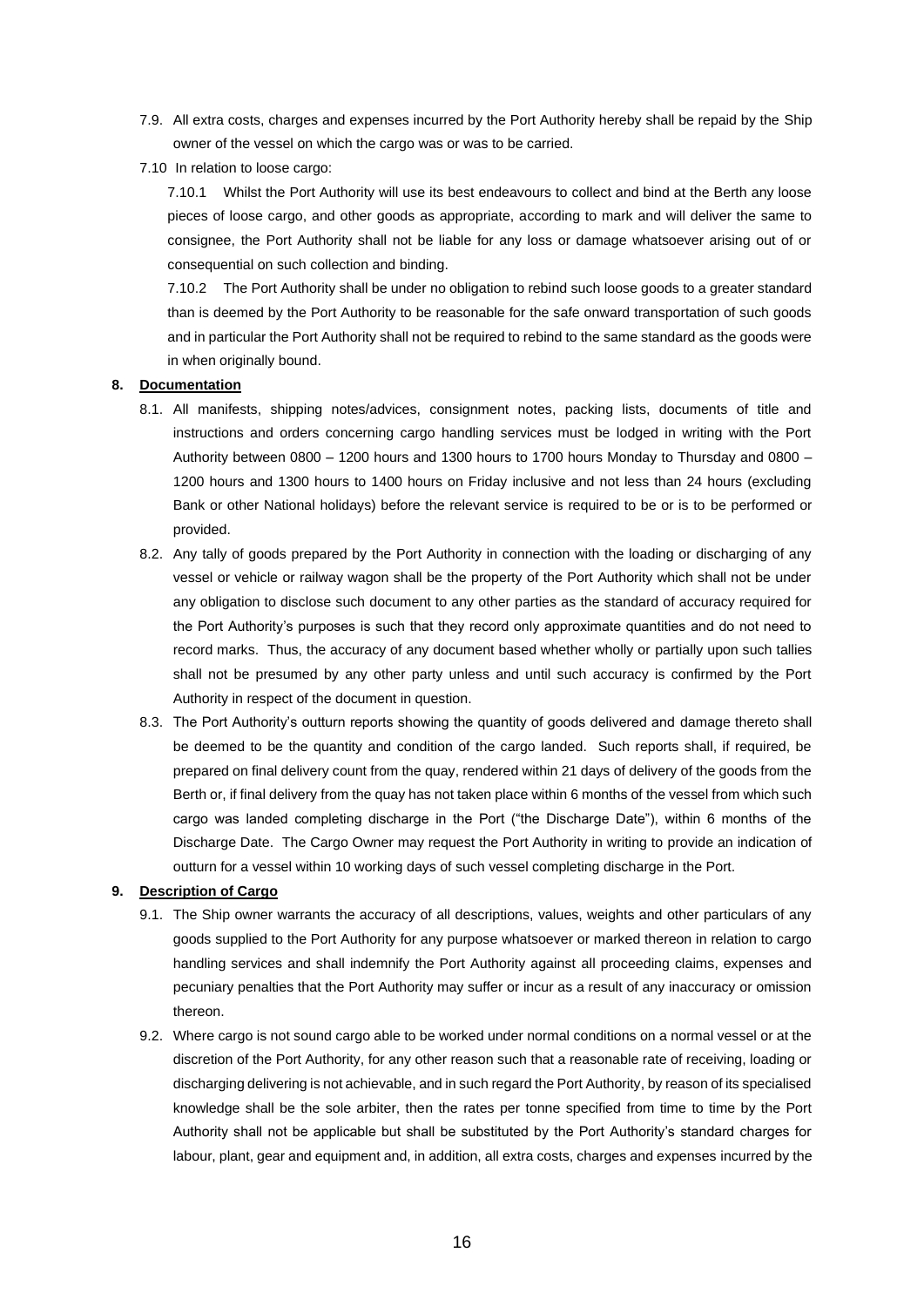Port Authority hereby shall be repaid by the Ship owner of the vessel on which the cargo was or was to be consigned.

- 9.3. No goods of a dangerous, hazardous, poisonous, tainted, infested or contaminated nature including but without prejudice to the generality of the foregoing those enumerated in the Maritime Dangerous Goods Code (as defined in the Merchant Shipping (Dangerous Goods and Marine Pollutants) Regulations 1997) as applicable from time to time will be handled by the Port Authority except with the consent of the Port Authority and then only in accordance with any conditions prescribed by the Port Authority and in accordance with statutory and the Port Authority's directions, regulations and byelaws governing the handling of such goods.
- 9.4. The Port Authority shall have complete discretion as to what constitutes goods of a dangerous, hazardous, poisonous, tainted, infested or contaminated nature.
- 9.5. All extra costs, charges and expenses incurred by the Port Authority in handling goods of a dangerous, hazardous, poisonous, tainted, infested or contaminated natures shall be repaid by the Ship owner of the vessel on which they were or were to be carried.
- 9.6. The Port User shall give written notice to the Port Authority of any Dangerous Goods in respect of which it wishes services to be rendered pursuant to these terms conditions and shall obtain the Port Authority's prior written agreement before delivering such Goods to the port area.
- 9.7. The Port User shall give the Port Authority all necessary information as to the precautions to be taken in respect of the Dangerous Goods and shall affix warning notices to the Goods showing appropriate regulatory instructions and indicating that the Goods are dangerous.
- 9.8. Dangerous Goods remain at all times at the sole risk of the Port User. The Port Authority shall have no liability for any delay in the transport of the Dangerous Goods caused by the dangerous nature of the Goods nor shall the Port Authority be liable for any loss of or damage to the Dangerous Goods except upon proof by the Port User that such loss or damage arose from the wilful misconduct of the Port Authority or its employees or agents.
- 9.9. The Port User shall be responsible for any injury, loss or damage caused as a result of the dangerous nature of the Dangerous Goods and shall indemnify the Port Authority against any loss or damage suffered by it, it's property or employees or agents caused by the Dangerous Goods and shall indemnify the Port Authority for any liability it may incur to any third party for any loss or damage suffered by such a third party caused by the Dangerous Goods.
- 9.10. The Port Authority shall be at liberty to load, unload, destroy, render innocuous or otherwise deal with the Dangerous Goods at it's discretion, if in its opinion the condition of the Goods by their very nature is such as to cause loss or damage, and the Port Authority shall not be liable to compensate the Customer for any resulting loss of any kind from any cause. In any event the Port Authority's charges shall remain due from the Port User.

## **10. Haulier's Duty to Set Down Goods**

10.1. The Cargo Owner or his haulier shall be responsible for setting down the goods on the quay when the Port Authority gives permission. The Port Authority may at its discretion provide assistance to the Cargo Owner or haulier at no expense to the Cargo Owner or the haulier and thus the Port Authority shall not be responsible for any loss of or damage to the goods or the vehicle or its equipment of whatsoever nature, howsoever caused (including where caused by the negligence of the Port Authority, its servants, agents or independent contractors) arising out of or in connection with such assistance as aforesaid and the Port Authority shall be indemnified by the Cargo Owner against such loss or damage.

#### **11. Delivery of Goods**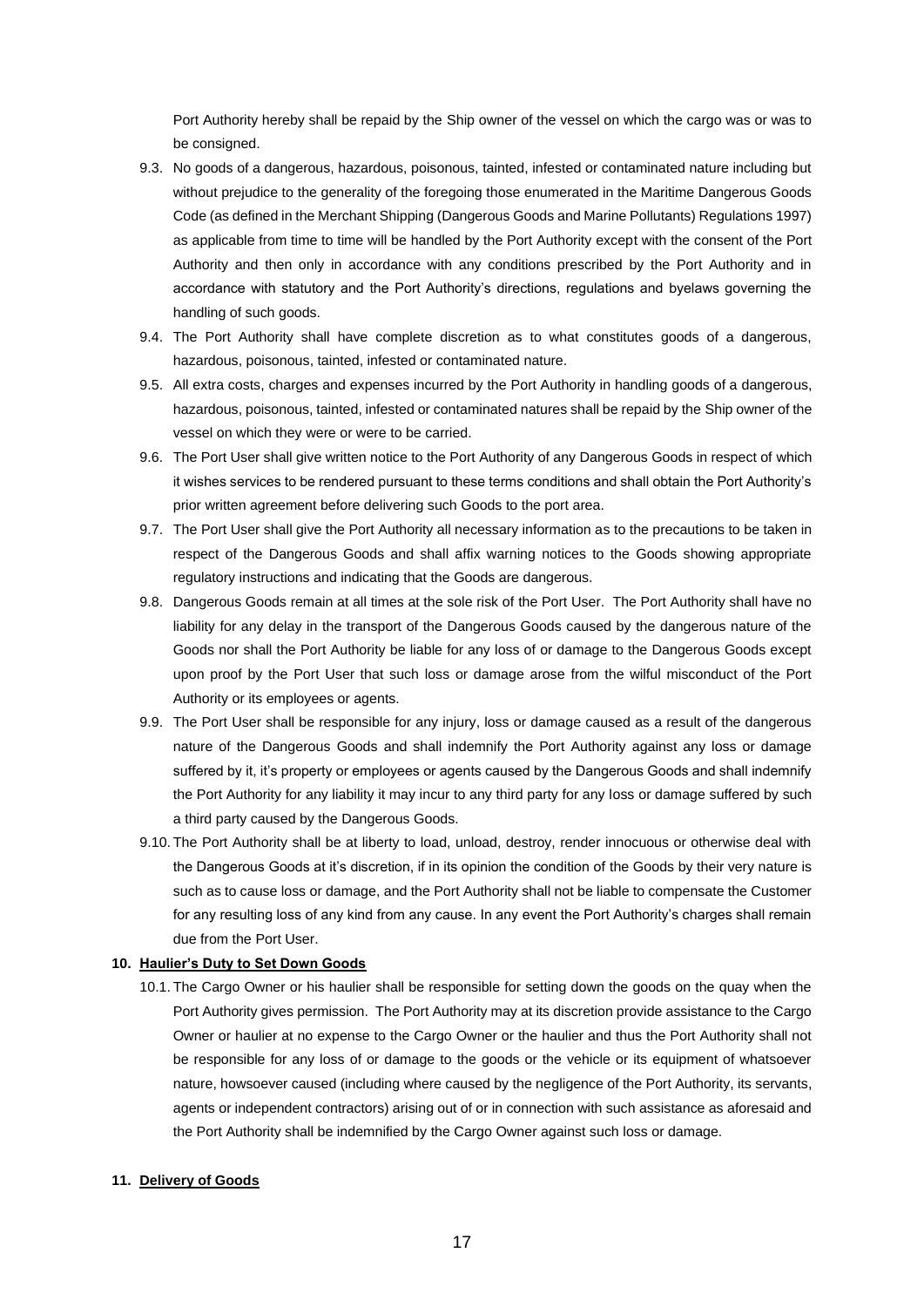- 11.1. No goods shall be available for delivery by the Port Authority until such time as H.M. Customs clearance has been obtained in respect thereof. Responsibility for the clearance of goods with H.M. Customs rests with the Port User or Cargo Owner.
- 11.2. Delivery Orders in respect of goods to be delivered by the Port Authority shall be lodged with the Port Authority by or on behalf of the Cargo Owner.
- 11.3. On no account will goods be delivered by the Port Authority without production of a Delivery Order issued by, or on behalf of, the Ship owner in his usual form authorising such delivery and in the case of suborders issued by or on behalf of the owner of the goods named in the original Delivery Order and being in a form satisfactory to the Port Authority and authorising such delivery.
- 11.4. The Port Authority's normal practice is to deliver goods according to the principal or leading mark specified in the Bill of Lading.

#### **12. Rail Traffic**

- 12.1. No goods shall be sent from or forward to the Dock Estate by rail unless and until the necessary arrangements have been made with both the Port Authority and the appropriate rail freight company.
- 12.2.A standard shipping note, and (where appropriate) Dangerous Goods Note and/or Dangerous Goods Packing Certificate, must be lodged with the Port Authority in respect of goods forwarded to the Dock Estate by rail for the performance or provision of cargo handling services not later than the arrival of the rail wagons conveying such goods.
- 12.3. The Port Authority shall not be responsible to any rail/rail freight company for any loss or damage of whatsoever nature of or to railway wagons and sheets, ropes, chains or other similar fittings thereof or any demurrage charges in relation thereto howsoever caused and the Cargo Owner shall be responsible for and indemnify the Port Authority against such loss, damage or charges.

### **13. H.M. Customs Examination**

- 13.1. No extra charges will be raised for routine Customs examination of goods carried out in situ at the Berth at which the goods are discharge/received. However, additional charges will be made if the goods are stored in a container or moved to another location, or if H.M. Customs order a more extensive or thorough examination for any reason, including use of a scanning machine.
- 13.2. In the event that the Port Authority is obliged to provide documentation to H.M. Customs on behalf of a Port User, they shall do so as agents only on behalf of the Port User. The Port Authority shall have no liability whatsoever arising from the completion of the documentation and the Port User shall provide the Port Authority a full indemnity for any claims of whatsoever nature made by H.M. Customs including but not limited to payments of duty and fines.

## **14. Check Weighing**

14.1. The Port Authority reserves the right to check the weight of any goods at the expense of the Ship owner of the vessel on which the same were or are to be shipped.

## **15. Non-Shipment of Goods**

- 15.1. The receiving by the Port Authority for and on behalf of the Port User of goods for shipment does not imply that such goods will be shipped. The acceptance or refusal of goods for shipment is the responsibility of the Ship owner concerned, for whom the Port Authority accepts as agent.
- 15.2. Where goods are not shipped, the Ship owner shall pay to the Port Authority such reasonable sum as the Port Authority shall determine in relation to the work performed by the Port Authority or in connection with the re-delivery of such goods to the Cargo Owner who shall take delivery of the goods at the part of the Dock Estate at which they are lying but the Port Authority shall be at liberty nevertheless to transfer such goods at the expense of the Ship owner to another location if in the opinion of the Port Authority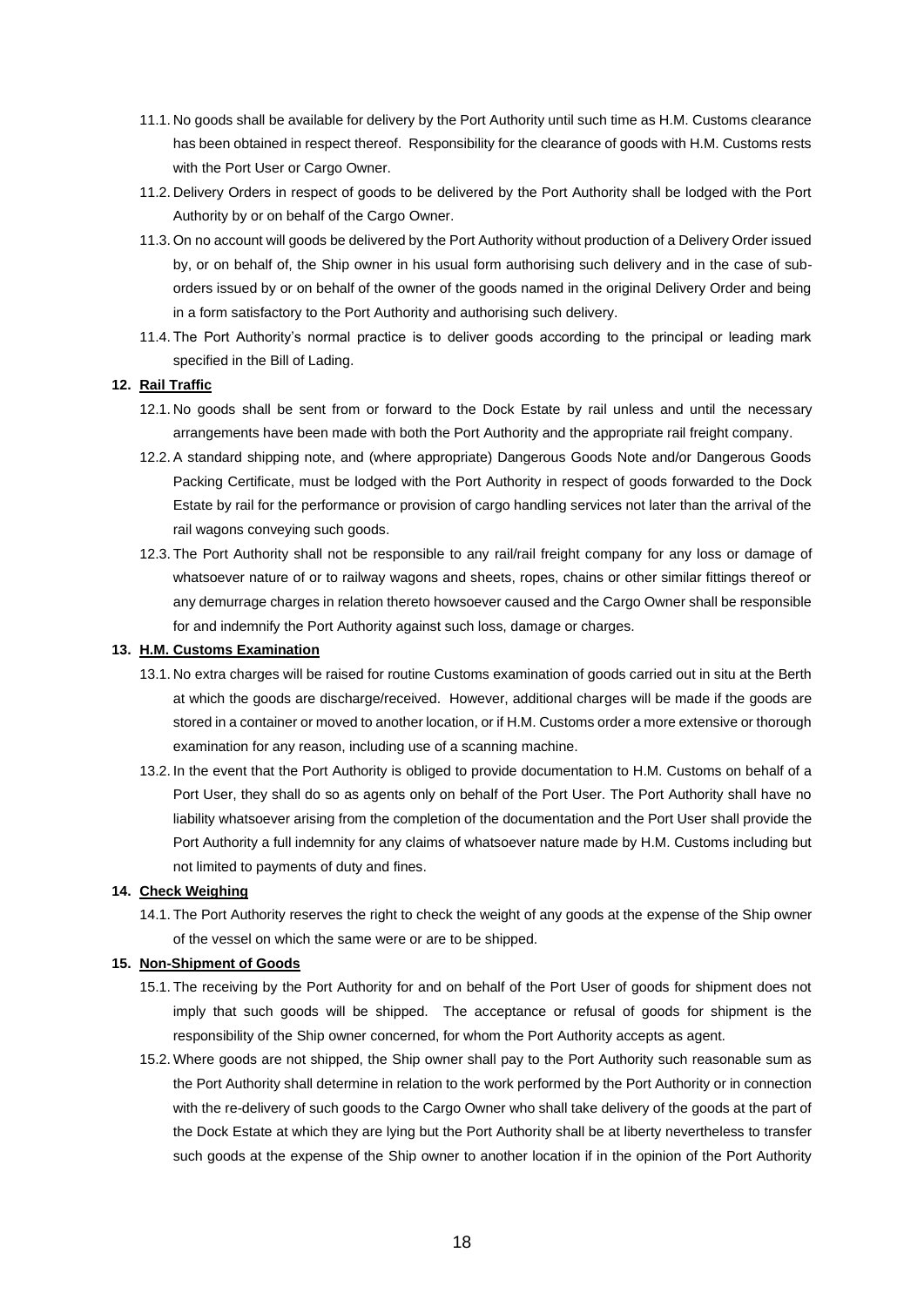such goods could otherwise cause congestion at their existing location and to delay or decline to perform the work of re-delivery until such reasonable sum shall have been paid to them.

## **16. Covered Accommodation and Sheeting**

- 16.1. If the Port User requests the Port Authority to provide sheeting or covered accommodation for weather sensitive commodities (all together referred to herein as "Dry Cargo") then the Port Authority shall provide, subject to availability, such sheeting or covered accommodation provided that the Ship owner or the Cargo Owner has notified the Port Authority in writing between 0800/1600 hours Monday to Friday inclusive (excluding Bank and other National Holidays) and at least 72 hours (excluding weekends) before cargo handling services commence in respect of the vessel on which the Dry Cargo is carried. Where covered accommodation for Dry Cargo is requested but is not available at the Berth at which such cargo was discharged from a vessel, the Port Authority may at its discretion: -
	- 16.1.1. transfer such cargo to covered accommodation at another Berth in which event the costs associated with such transfer shall be charged to the Ship owner or Cargo Owner, as appropriate, or
	- 16.1.2. sheet such cargo,
- 16.2. Without prejudice to the generality of Clause 21 hereof, no responsibility shall attach to the Port Authority as a result of its performing or not performing the services of sheeting or providing covered accommodation for Dry Cargo other than panel products, tin plate and cold-rolled steel, unless any loss or damage resulting therefrom is caused solely by negligence of the Company, its servants, agents or independent contractors.
- 16.3.Any extra charge specified by the Port Authority in respect of the provision of sheeting or covered accommodation for Dry Cargo, shall be paid by the Ship owner or the Cargo Owner requesting such sheeting or covered accommodation.
- 16.4.Subject to Clause 16.1 the Cargo Owner warrants that the goods require for their safekeeping no special protection arising from vulnerability to heat, cold, salt, moisture, pilferage or proximity to other goods or from inflammability, but will remain safe if left standing in the open on the Dock Estate.

## **17. Bill of Lading**

- 17.1. The Ship owner for a vessel which it is intended to sail to or from a Berth shall be the agent of the Port Authority for the purposes of agreeing with the Cargo Owners in his usual contract of carriage to exempt or limit the liability inter alia of the Port Authority whether as agent, sub-bailee, stevedore or independent contractor or otherwise howsoever. Nothing herein shall prevent the Port Authority, at its discretion, from being the principal of the Ship owner in relation to provisions exempting or limiting liability, where the relevant law and Courts are not English Law and English Courts respectively.
- 17.2. The Port Authority hereby accepts the benefit of such provisions and appoints the Ship owner as the Port Authority's agent for the purpose of entering into the contracts of carriage evidenced by the Bill of Lading and the Shipping Note.
- 17.3. If such Bills of Lading, Shipping Notes or Notices to Shippers do not so provide then the Ship owner shall, without prejudice to any other rights of the Port Authority herein, indemnify the Port Authority against all proceedings, claims and expenses (including legal costs on a full indemnity basis) arising out of or consequent on the failure of such Bills of Lading, Shipping Notes or Notices to Shippers so to provide. **SCHEDULE 2 – WAREHOUSING AND CARGO STORAGE.**
- 1. All cargo discharged at the Port whether from a vessel, a rail truck or from a road truck, may be stored at the Port for such period agreed with the Port Authority but: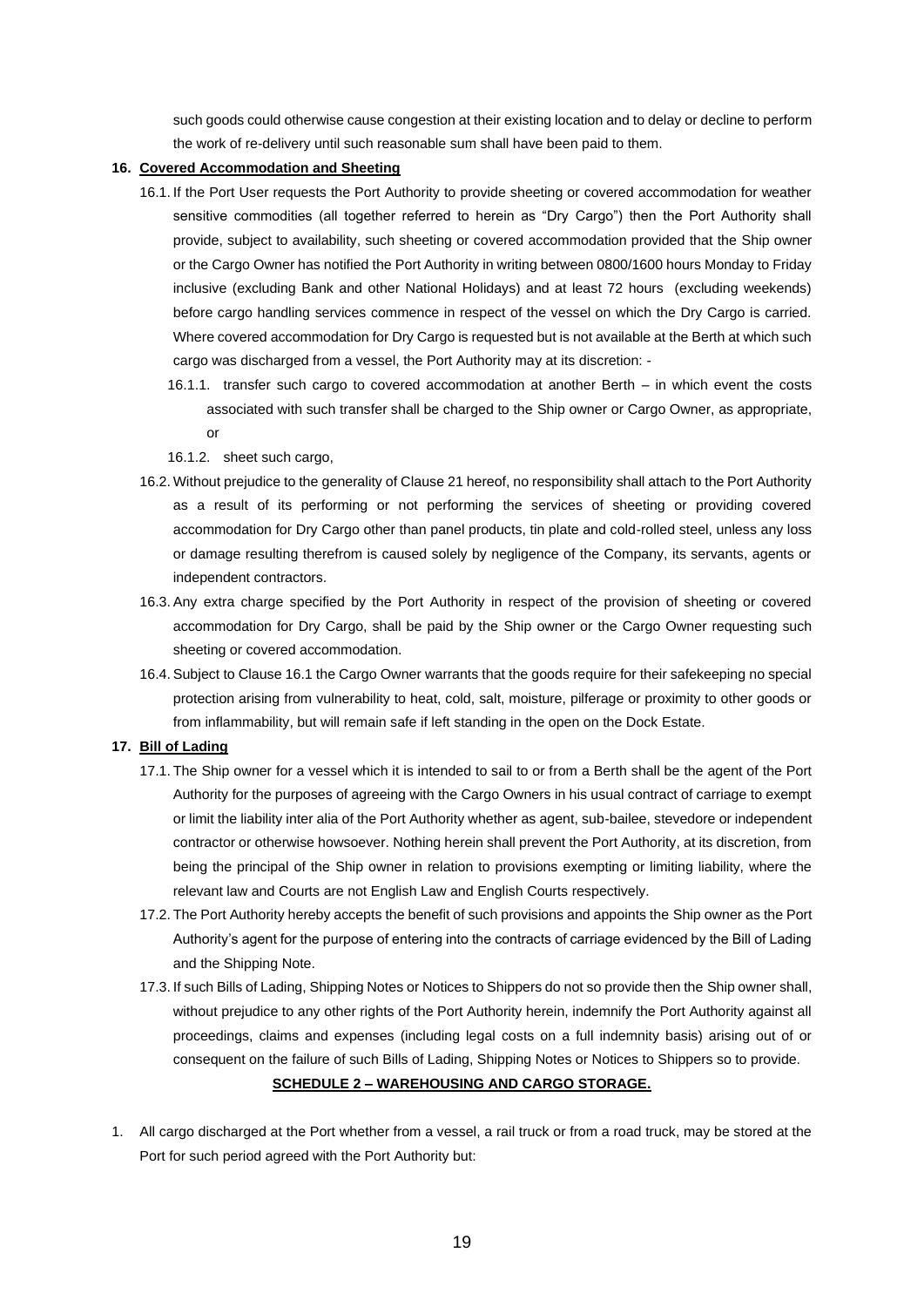- 1.1. the Port Authority shall be entitled to charge the Port User or owner of the cargo storage charges in accordance with prescribed tariffs and/or Quay Rent. The Quay Rent shall be such reasonable sum that the Port Authority considers to be appropriate having regard to the amount ant type of cargo; and
- 1.2. the Port Authority shall be at liberty to move the cargo at the expense of the Port User or owner of the Cargo to a more convenient storage area within the Port or elsewhere if there is no convenient site within the Port.
- 2. Goods standing within the Port Area with the consent of the Port Authority because they are awaiting shipment or collection shall be left in such part of the Port Area as may be set aside by the Port Authority for such purpose or as the Port Authority's employees may direct. Goods left otherwise than in accordance with this clause shall not be regarded as in the custody of the Port Authority, which have no responsibility for them.
- 3. The Port Authority shall not be liable to the Port User or cargo owner for any partial or total loss or damage to any Goods left in the Port Area where such Goods have been left for a period exceeding 72 hours after entry of such Goods by road or rail transport into the Port Area or unloading of such Goods from a Vessel (as the case may be) no matter when or how such loss or damage may have arisen. In such circumstances the Port Authority may at its discretion (and without liability) arrange suitable storage or standage for the Goods and charge the Port User an additional amount for such services which shall be payable prior to shipment or collection of the Goods. The Port Authority may at the Port User's request agree that it should retain and, if necessary, store the goods for a period beyond the said 72 hours. In such a case the Port Authority remains liable for the Goods in accordance with the provisions of these Conditions until collection or sale as set out below.
- 4. If Goods are not removed from the Port Area within a reasonable time of their having been at the disposal of the Port User or his agent, the Port Authority may sell the Goods (in accordance with any applicable legislation) and deduct from the proceeds of the sale an amount equivalent to the storage or standage charges and/or Quay Rent incurred and any related costs and expenses. The balance of the sale proceeds only will be for the account of the Port User. In the case of perishable Goods the Port Authority may sell at any time if it is considered advisable to do so, to prevent loss, damage or nuisance of any kind. If the Port Authority has agreed to retain or store the Goods as above, the Port Authority's right to sell does not arise until the period of storage has expired.
- 5. Livestock must always be accompanied and may only be delivered to the Port Area immediately before the relevant sailing and must be removed immediately after unloading.
- 6. Except as otherwise provided by these Terms and Conditions, the Port Authority has no liability for any loss or damage to the Goods whilst awaiting shipment or collection, unless it is proved the same was caused by the neglect or default of the Port Authority, its employees, agents or independent contractors. In particular, the Port Authority shall never be liable for any loss or damage caused to perishable or fragile Goods and is not obliged to enquire into the nature of any uncollected Goods. If the Port Authority assists the Port User in unforeseen circumstances, such as breakdown or theft of a vehicles, by arranging storage or standage for the Goods or otherwise, the Port Authority is not liable for any loss or damage suffered by the Goods whilst so stored or left standing.
- 7. If the Port Authority shall be liable as a matter of law for loss or damage to Goods awaiting shipment or collection, its liability shall be limited in accordance with these Terms and Conditions.
- 8. In the case of Dangerous Goods which are not removed within a reasonable time and in any event within 24 hours of the Port Authority requesting the Port User in writing to remove them, the Port Authority may, at the Port User's sole risk and expense, destroy the Goods or return them to the Port User (who will take redelivery of them at once) or otherwise dispose of them.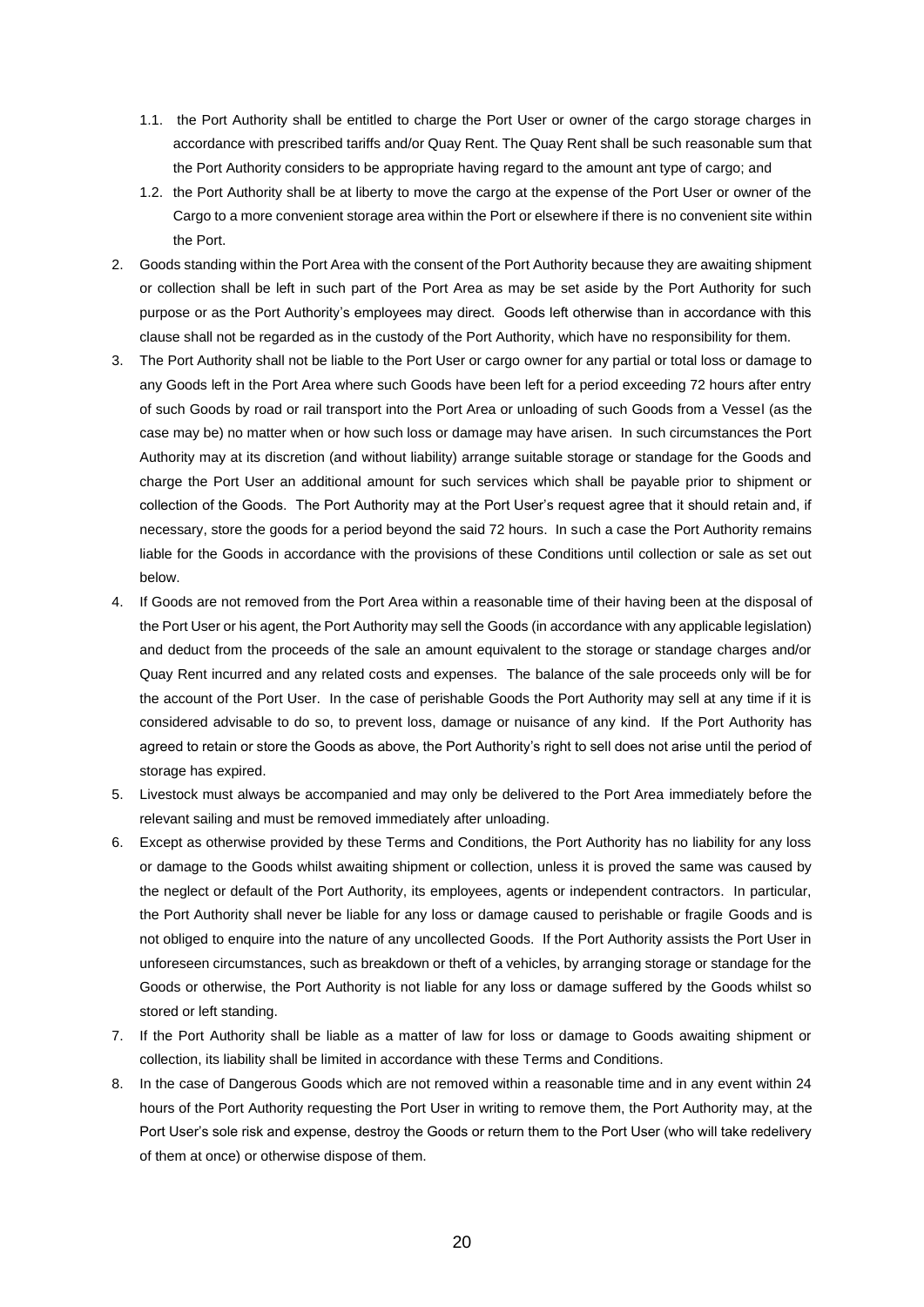- 9. The Port Authority shall be entitled at it's absolute discretion to waive or reduce any tariff payments and/or Quay rent payable by the Port User. Should the Port Authority chose to exercise this discretion this shall not amount to evidence of waiver of rights to tariff payments or Quay Rent should the Port User incur further liability at a later date.
- 10. The Port User undertakes that:
	- 10.1. When presented for warehousing, the Goods shall be securely and properly packed in compliance with any statutory regulations or official or recognised standards and in such condition as not to cause damage or injury or the likelihood of damage or injury to the property of the Port Authority or to any other goods, whether by spreading of damp, infestation, leakage or the escape of fumes or substances or otherwise howsoever.
	- 10.2.Before presentation of the Goods for warehousing, the Port User will inform the Port Authority in writing of any special precautions necessitated by the nature, weight or condition of the Goods and of any statutory duties specific to the Goods with which the Port Authority may need to comply.
	- 10.3. The Port User will reimburse all duties and taxes that the Port Authority may be required to pay in respect of the Goods including situations where the liability to pay them arises due to the fault of the Port Authority or its employees or sub-contractors.
	- 10.4. Unless prior to acceptance of the Goods by the Port Authority, the Port Authority receives written notice containing all appropriate information, none of the Goods constitute "Waste" as defined in the Environmental Protection Act 1990.
	- 10.5. Unless prior to acceptance of the Goods by the Port Authority, the Port Authority receives written notice containing all appropriate information, none of the Goods are or contain substances the storage of which would require the obtaining of any consent or license or which, if they escaped from their packaging, would or may cause pollution of the environment or harm to human health.
	- 10.6. It shall be liable for any breach of HM Customs & Excise Regulations relating to goods warehoused and undertakes to indemnify and keep indemnified the Port Authority against all actions, proceedings, costs, claims and demands arising out of any further breach, non-observance or non-performance of the same.
- 11. Notwithstanding any notice hereunder, if there is a breach of contract by the Port User, the Port User will indemnify the Port Authority against any loss or damage it suffers which is related to the breach, and will pay all costs and expenses (including professional fees) incurred in, and the Port Authority 's reasonable charges for, dealing with the breach and its consequences. The Port User will pay an extra storage charge equal to the amount of any fine or penalty payable by the Port Authority wholly or partly as a result of a breach by the Port User of this contract. If the Port Authority suspects a breach of warranty or of any undertaking by the Port User, it may demand the immediate removal of any goods held for the Port User, or itself arrange their removal without notice, at the Port User's expense.
- 12. The Port Authority shall not be liable hereunder for any loss or damage to the extent that the same is caused or contributed to by a breach of any of the Port User's warranties and undertakings. The Port Authority shall be relieved of its contractual obligations to the extent that their performance is prevented by, or their nonperformance results wholly or partly, directly or indirectly from the act, neglect, or default of the Port User, including any breach by the Port User of these Conditions, or by storm, flood, fire, explosion, breakdown or unavailability of plant and/or machinery, riot, civil disturbance, industrial dispute, labour disturbance or cause beyond the reasonable control of the Port Authority.
- 13. The Port User may give written authority for the Goods or any part thereof to be transferred by the Port Authority to the account of another party but subject to the Port User ensuring before the effective date of the transfer that such other party notifies the Port Authority in writing that it is to become the Port User and is to be bound by these Conditions and and specifically the exclusion and limitation clauses. Further, the Port User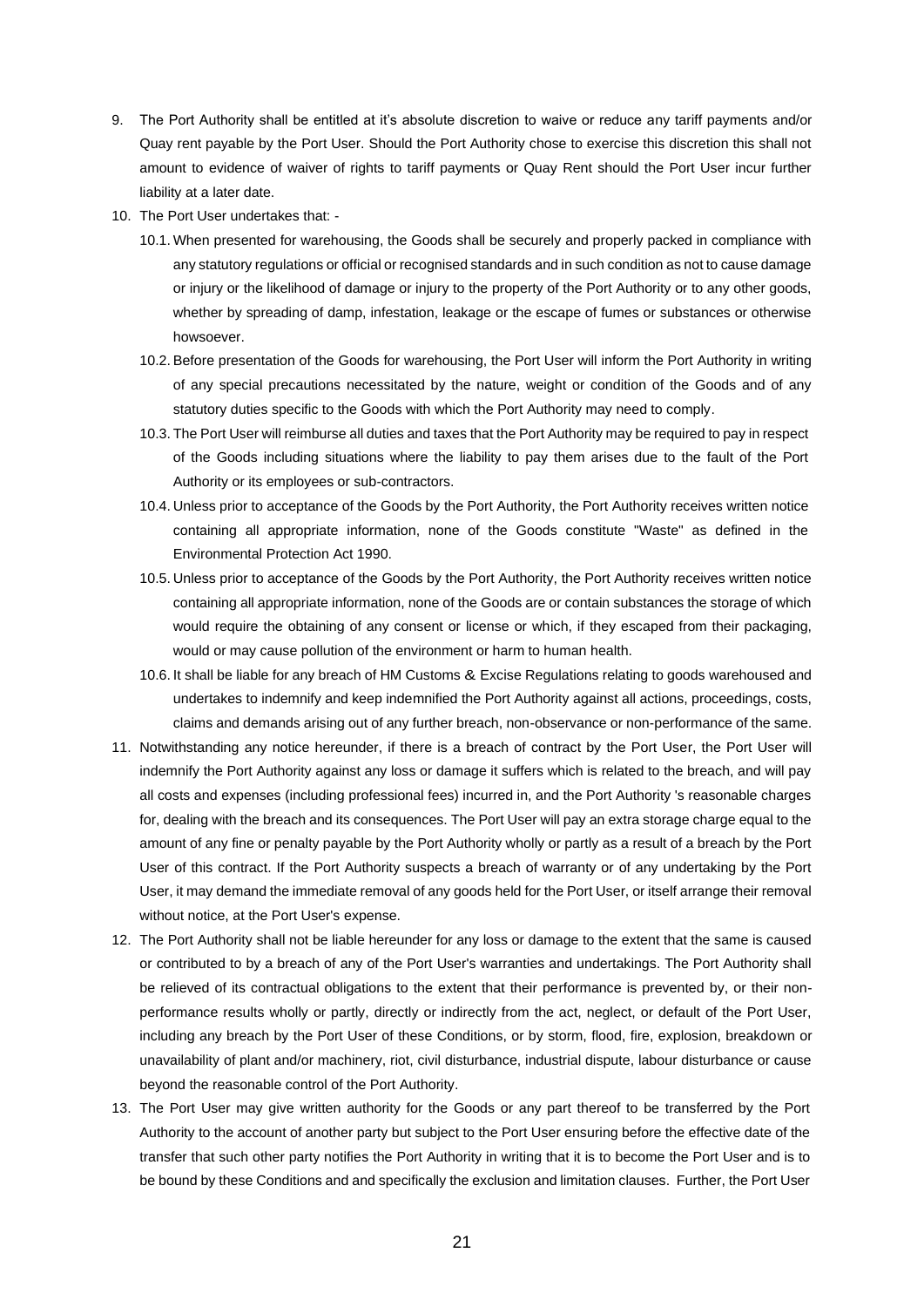agrees to continue to pay the Port Authority's charges until receipt and acceptance by the Port Authority of the other party's written notification.

- 14. The Goods shall be removed by the Port User from the custody or control of the Port Authority at such date as may have been agreed between the parties. In the absence of such agreement, and otherwise where reasonably necessary, the Port Authority may at any time by notice in writing to the Port User require the removal of the Goods within 28 days from the date of such notice or, in the case of perishable goods, within 3 days.
- 15. In the event of failure by the Port User by the due time to remove any of the Goods from the custody or control of the Port Authority (in accordance with a notice served by the Port Authority) or to pay any amount claimed by the Port Authority, the Port Authority may, without prejudice to its other rights and remedies against the Port User, give notice in writing to the Port User of the Port Authority's intention to sell or otherwise dispose of the Goods at the Port User's entire risk and expense if such amount is not paid and/or such Goods are not removed within 28 days, or in the case of perishable goods within 3 days from the date of such notice. On the expiry of such period, if such payment has not been made and/or the Goods have not been so removed the Port Authority shall be entitled to sell or otherwise dispose of all or any part of the Goods at the Port User's entire risk and expense and the proceeds of any sale or disposal shall be remitted to the Port User after deduction there from of all expenses and all amounts claimed by the Port Authority from the Port User or the Goods owner on any account. The Port Authority will use a reasonably appropriate method of sale but will not be liable for any inadequacy in the price achieved.
- 16. When reasonably necessary and at the discretion of the Port Authority the Goods may be carried, stored or handled with other compatible goods or transferred between stores.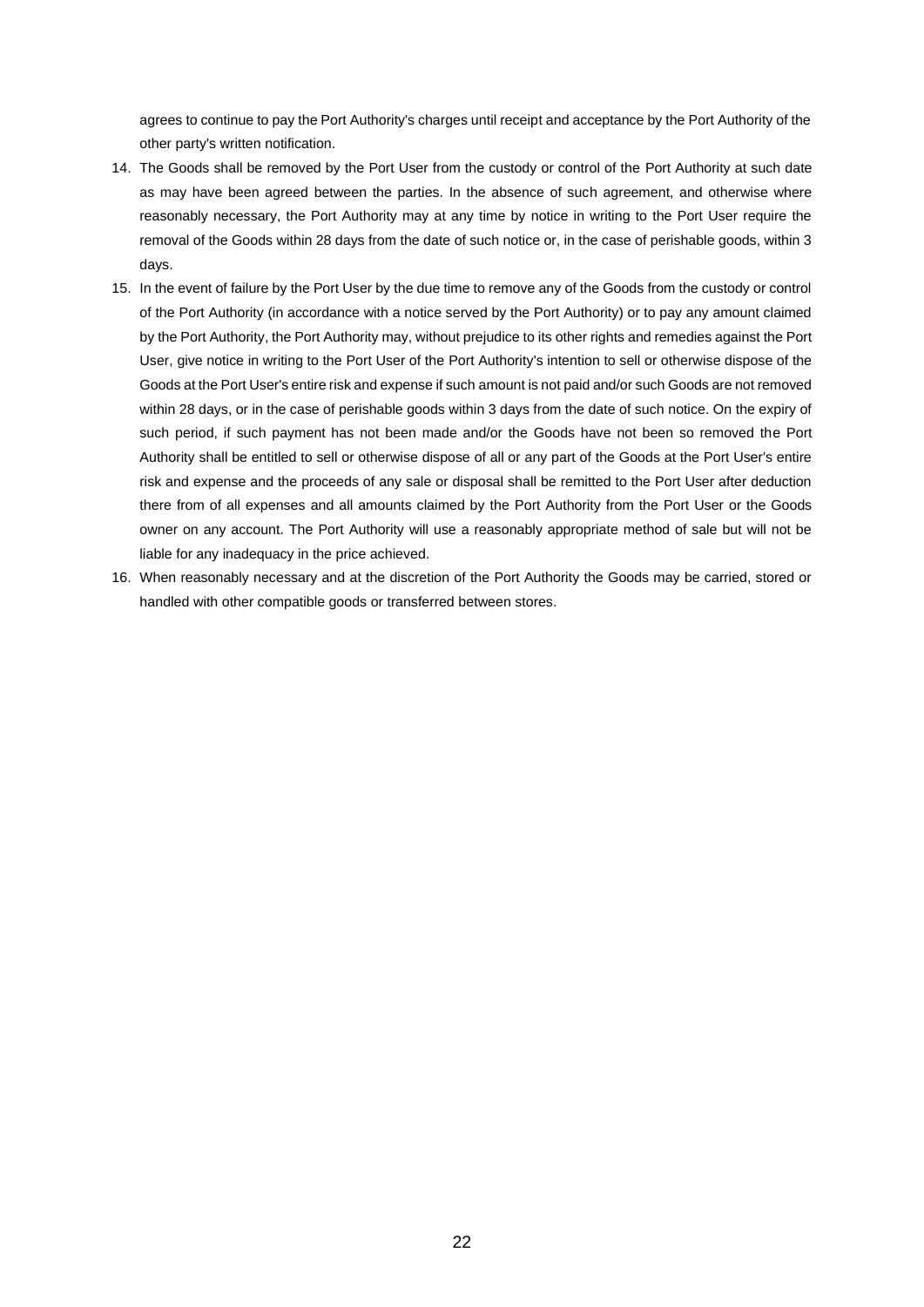## **SCHEDULE 3 – PLANT/CRANE HIRE – CONTRACT LIFTING SERVICES**

- 1. The Port Authority may use such plant and equipment on its lifting operations services as it considers suitable for the type of goods to be lifted unless instructed to the contrary in writing by the Client.
- 2. All lifting or other operations to be performed by the Port Authority shall be performed in accordance with the normal working practices of the Port Authority. The Port Authority reserves the right to alter such working practices at any time and without prior notice.
- 3. Insofar that Plant/Crane Hire and Contract Lifting Services are provided by or on behalf of the Port Authority, all work undertaken by the Port Authority is subject to the "CONSTRUCTION PLANT-HIRE ASSOCIATION STANDARD TERMS AND CONDITIONS FOR CONTRACT LIFTING SERVICES" (CPA Standard Terms and Conditions) for the time being in force a copy of which is available from the Port Manager or Harbour Master upon request. All Plant/Crane Hire and Contract Lifting Services provided by the Port Authority shall be in accordance with the tariff rates for the time being in force.
- 4. Should there be any discrepancy or contradiction between these Terms and Conditions and the CPA Standard Terms and Conditions then the CPA Standard Terms and Conditions shall take precedence.
- 5. All Plant/Crane Hire and Contract Lifting Services provided by the Port Authority shall be in accordance with the tariff rates for the time being in force.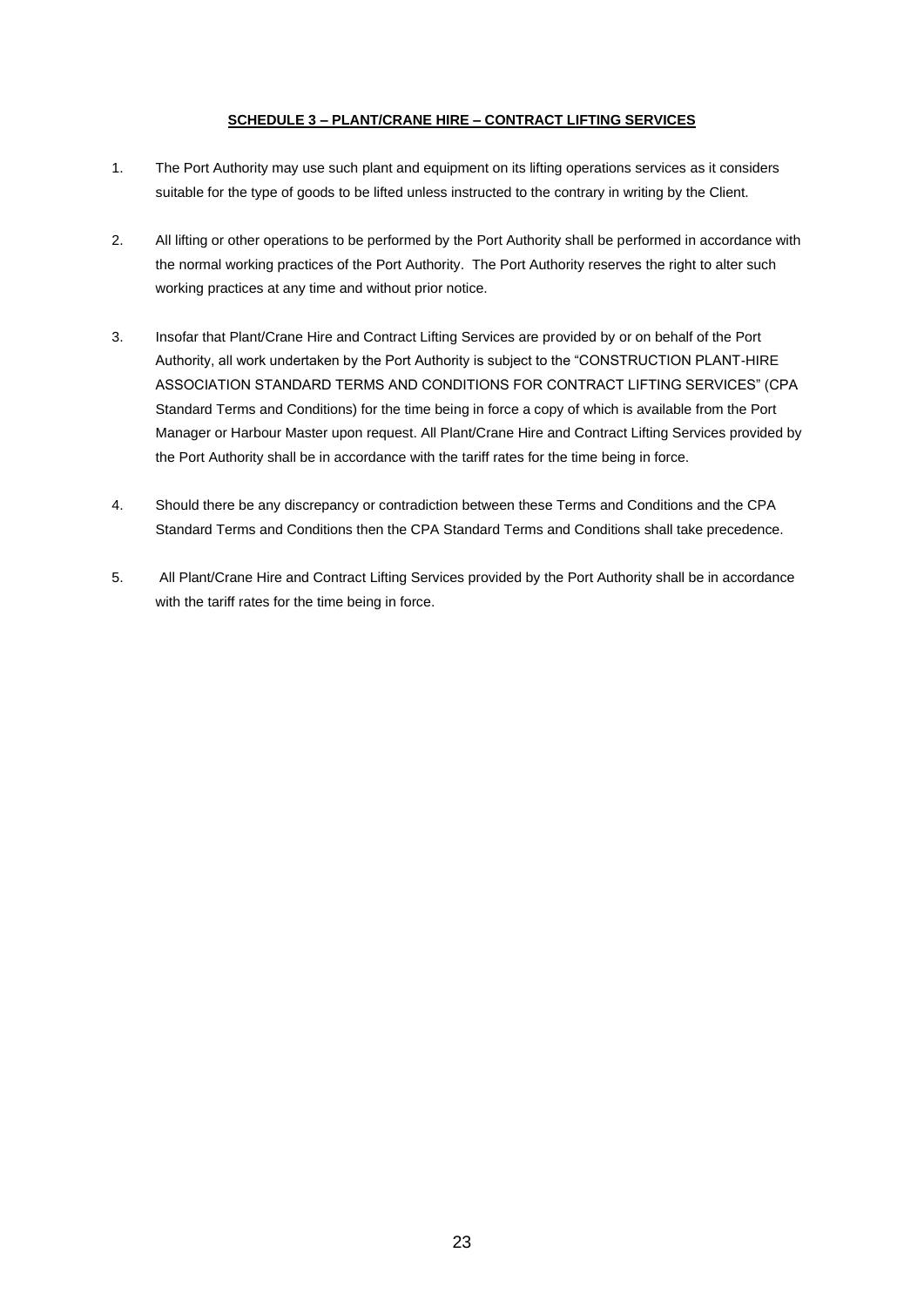## **SCHEDULE 4 – PILOTAGE**

The Port Authority in exercise of powers as a Competent Harbour Authority under the provisions of the Pilotage Act 1987 or any superceding Act, and having carried out consultations required by the Act, give the following pilotage directions and guidance to ships to be navigated in the Port of Workington Pilotage Area.

- 1. In these Directions "the Port of Workington Pilotage Area" means the area designated by statute. A plan setting out details of the Port of Workington Pilotage Area can be obtained from the Harbour Master on request.
- 2. All vessels of 50 metres and over are subject to compulsory pilotage within the Port of Workington Pilotage Area and/or carrying a bulk cargo of dangerous substances as defined and categorised in the Dangerous Substances in Harbour Areas Regulations 1987 subject to section 6 below. Vessels below 50 metres may also be subject to compulsory pilotage at the sole discretion of the Harbour Master.
- 3. Subject to adverse weather conditions the Pilot shall embark and disembark at the Workington, Silloth and Annan Pilot Station. The vessel shall be responsible for the costs of the Pilot Boat which shall be provided by or hired by the Port Authority in accordance with the published rates for the time being of the Port Authority.
- 4. All charges for Pilotage services are in accordance with the published tariff for the time being or such other tariff as agreed in writing with the Port Authority. Particular reference is made to the charges for cancellation of bookings.
- 5. The Port Authority may without any obligation provide or hire a Pilot Boat for the purposes of embarking and disembarking Pilots for vessels using other ports including the Ports of Maryport, Silloth and Whitehaven. The charges for these services shall be agreed as and when required unless a tariff rate has been agreed in advance.
- 6. A ship, navigating within any part of the Port of Workington Pilotage Area and which is subject to compulsory pilotage shall be in the charge of:
	- a. a pilot authorised by the Port Authority;
	- b. a Master or Chief Officer holding a current Pilotage Exemption Certificate for the Port of Workington Pilotage Area;
- 7. A vessel solely seeking to anchor in the Port of Workington Pilotage Area in a designated anchorage area may do so without a pilot or person holding a Pilotage exemption Certificate unless the Harbour Master shall at his sole discretion decide that such is necessary.
- 8. A vessel which is hampered by size and/or draught may not transit the Port of Workington Pilotage Area without a pilot.
- 9. Vessels awaiting pratique or entry to the Port of Workington are advised to anchor to the North West of the entrance to the Port as shown on Admiralty Chart 2013. The Port Authority has reason to believe that the ground is good but gives no guarantee and the anchorage area is exposed to prevailing South West winds.
- 10. Vessels are not to be invited to board the pilot closer in than the nominated pilot boarding area and no vessel has permission to come into the turning basin to land or board a pilot.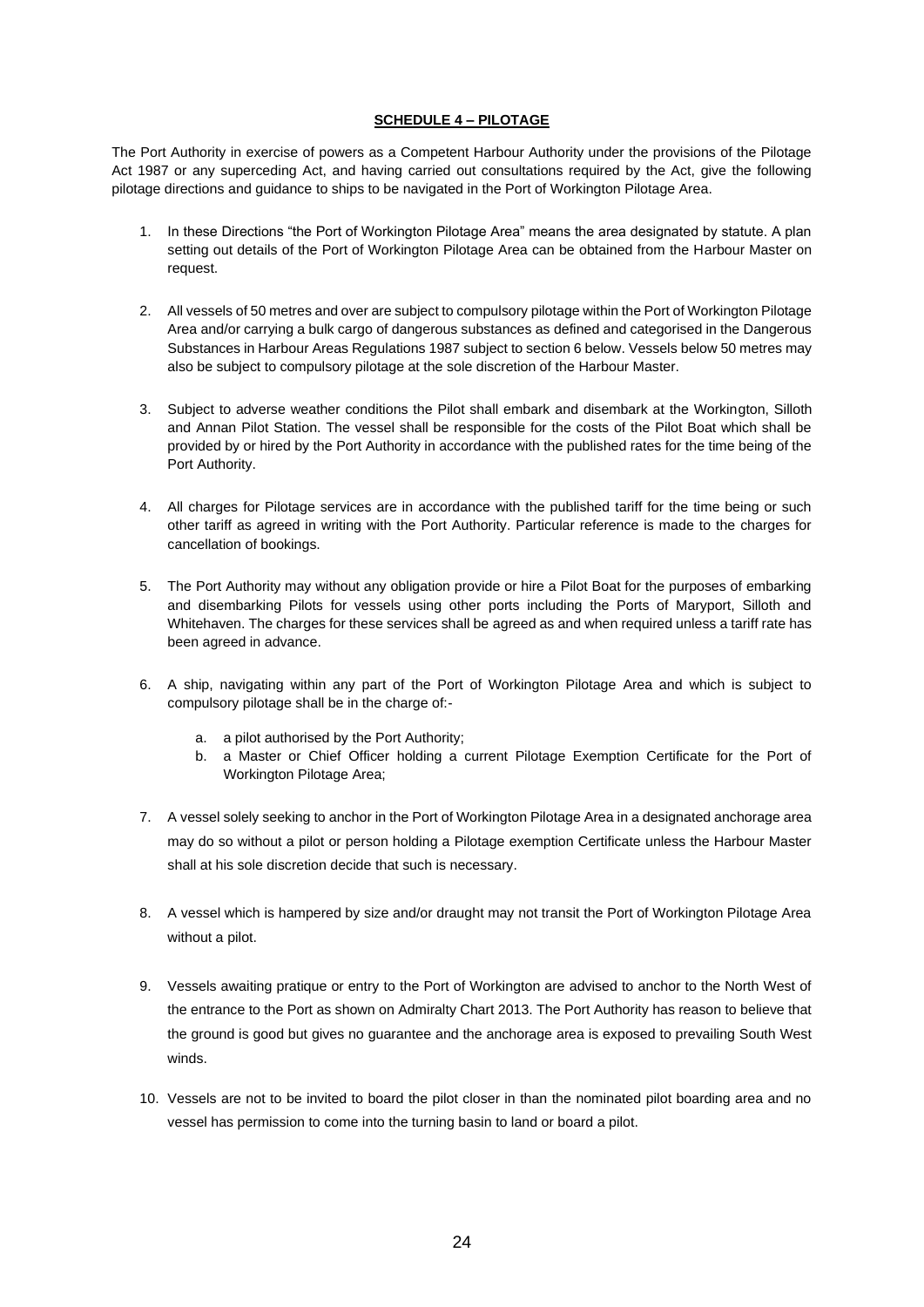#### **SCHEDULE 5 – TOWAGE AND BOATMEN**

- 1. All vessels seeking to enter the Port of Workington are subject to compulsory towage if they are 100m LOA and/or carrying a bulk cargo of dangerous substances as defined and categorised in the Dangerous Goods in Harbour Areas Regulations 2016 (DGHAR). All vessels above 92 m LOA may be required by the Port Authority to compulsory towage subject to the discretion of the Harbour Master. The Port Authority reserves the right to appoint a tug or tugs to attend any vessel if, with due regard to the prevailing circumstances, the Harbour Master deems it necessary.
- 2. Any Ship owner and/or Charterer seeking to hire a single tug ("the Hirer") for use of providing tug and towage services in connection with the Port of Workington shall hire a tug owned or operated by the port Authority (subject to availability). If a second tug is required, the Hirer may hire the second tug through the Port Authority or may hire a tug operated by a competent Tug operator approved by the Harbour Master.
- 3. Insofar that tug and towage services are provided by or on behalf of the Port Authority, all work undertaken by the Port Authority is subject to the UNITED KINGDOM STANDARD TOWAGE CONDITIONS for the time being in force a copy of which is available from the Harbour Master upon request. All tug and towage services provided by the Port Authority shall be in accordance with the tariff rates for the time being in force.
- 4. For the purpose of these conditions, the phrase "whilst towing" shall be deemed to cover the period commencing when the tug is in a position to receive orders direct from the Hirer's vessel to pick up ropes or lines, or when the towrope has been passed to or by the tug whichever is the sooner, and ending when the final orders from the Hirer's vessel to cast off ropes or lines have been carried out, or the towrope has been finally slipped and the tug is safely clear of the vessel, whichever is the later. Towing is any operation in connection with holding pushing, pulling or moving the ship.
- 5. On the employment of a tug the Master and Crew of the tug thereof become the servant of and identified with the Hirer and are under the control of the Hirer or his servants or agents, and anyone on board the Hirer's vessel who may be employed and/or paid by the Port Authority shall be considered the servant of the Hirer.
- 6. The Port Authority shall not, whilst towing, bear or be liable for damage of any description done by or to the tug, or done by or to the Hirer's vessel, or for loan of or damage to any thing on board the Hirer's vessel, or for loss of the tug or the Hirer's vessel, or for any personal injury or loss of life, arising from any cause, including negligence at any time of the Tug owners' servants or agents, unseaworthiness, unfitness or breakdown of tug, its machinery, boilers, towing gear, equipment or hawsers, lack of fuel, storm or speed, or otherwise, and the Hirer shall pay for al loss or damage and personal injury or loss of life and shall also indemnify the tug owner against all consequences thereof, and the Tug owner shall not, whilst at the request expressed or implied of the Hirer rendering any service other than towing be held responsible for any damage done to the Hirer's vessel and the Hirer shall indemnify the Tug owner against any claim by a third party (other than a member of the crew of the tug) for personal injury or loss of life. Provided that any such liability for loss or damage as above set out is not caused by want of reasonable care on the part of the Tug owner to make his tugs seaworthy for the navigation of the tugs during the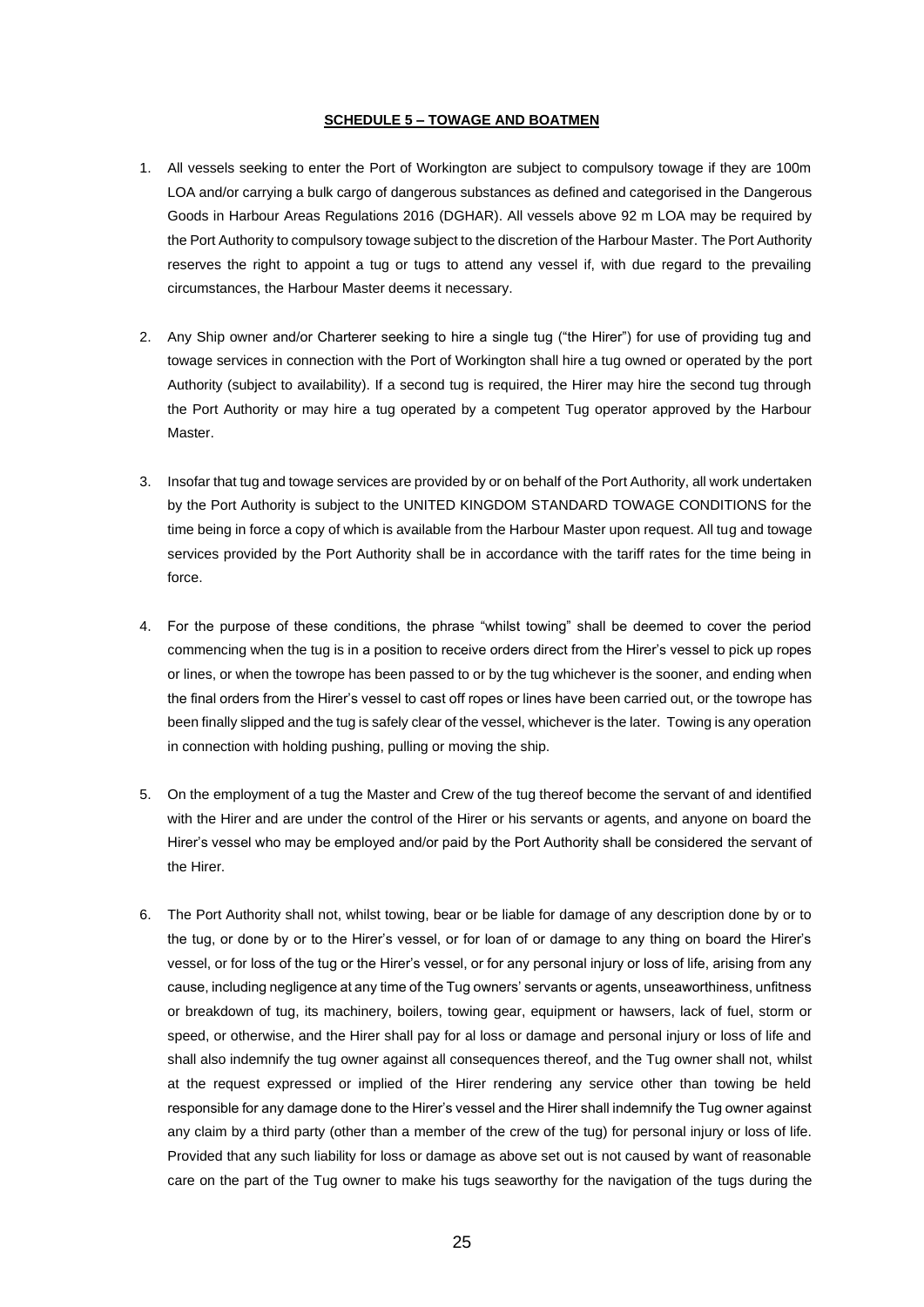towing or other services – the burden of proof of any failure to exercise such reasonable care being upon the owner of the tow.

- 7. The Hirer shall not bear or be liable for any loss or damage of any description done by or to the tug otherwise than whilst towing as herein defined, or for loss of life or injury to the crew of the tug. Nevertheless, nothing contained herein shall prejudice any claim to the Port Authority may have in Admiralty or at Common Law against the hirer.
- 8. The Port Authority may substitute one tug for another and may sub-let the work, wholly or in part, to other Tug Owners who shall also have the benefit of and be bound by these Conditions.
- 9. The Port Authority will not be responsible for the consequences of War, Strikes, Lock-outs, Riots, Civil Commotions, Disputes or Labour Disturbances (whether they be parties thereto or not) or anything done in contemplation or furtherance thereof, or delays of any description, however caused, including negligence of their servants or agents.
- 10. All Rope Runner and Boatman services shall be provided by the Port Authority subject to these Terms and Conditions and subject to the Rope Runner and Boatman tariff rates for the time being.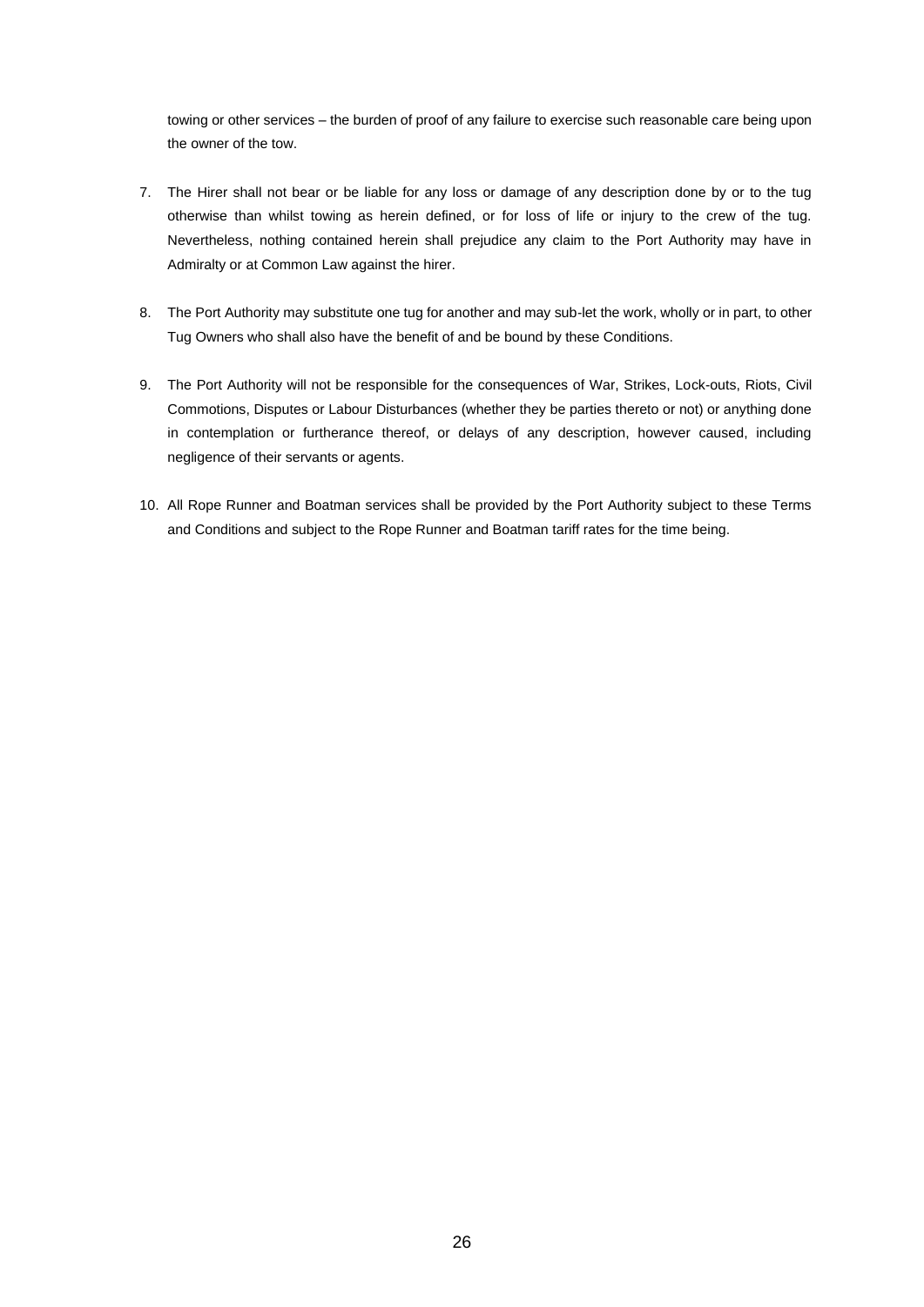## **SCHEDULE 6 – FISHING AND LEISURE CRAFT**

All Leisure and Fishing Craft using the Port of Workington are subject to these Terms and Conditions insofar that they are applicable. The Port Authority shall introduce specific additional terms and conditions relating to Leisure and Fishing Craft at a later date.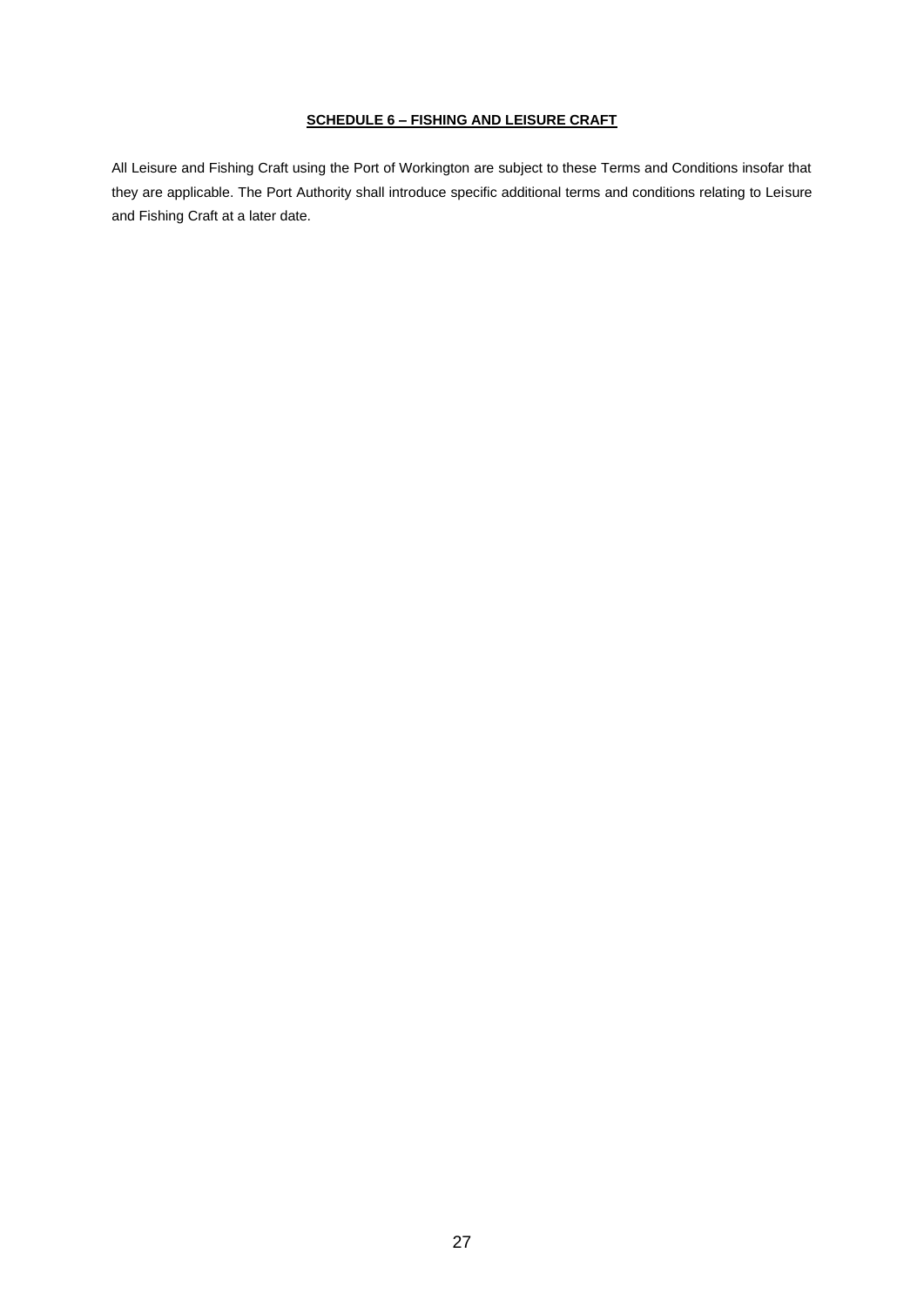## **SCHEDULE 7 – DRIVERS AND VISITORS TO THE PORT**

- 1. All Drivers and Visitors to the Port are subject to these Terms and Conditions and particular reference is made to the provisions in relation to security.
- 2. In addition and with particular emphasis upon safety, all Drivers and Visitors to the Port shall comply with such "Safe System of Work" guidelines as may be published by the Port Authority from time to time for "Travelling on Foot" and "Road Transport". Drivers and Visitors to the Port shall also obey such directions and instructions given by employees of the Port Authority.

## **SAFE SYSTEM OF WORK – Pedestrians on the Port Estate**

## **10th September 2015 Edition**

## **The following guidelines must be observed by ALL Pedestrians at ALL times:-**

- 1. During normal office hours (Mon/Fri 08:00 17:00) all visitors are to report to the Harbour Office on arrival at the Port.
- 2. During out of office hours (Mon/Fri 17:00 07:00 and weekends Fri 16:00 Mon 07:00) all visitors are to report to the Container Terminal Gatehouse on arrival at the Port.
- 3. The whole of the Port estate is designated as a hard hat area. Hard hats must be worn at all times.
- 4. High visibility clothing is to be worn at all times and within all areas of the Port estate.
- 5. Steel toe cap safety boots are to be worn at all times.
- 6. Particular care must be taken when crossing rail tracks and also remain vigilant for slow moving rail freight. **RAIL FREIGHT HAS THE RIGHT OF WAY.**
- 7. Pedestrians should exercise caution when approaching the Container Terminal Gatehouse and use the designated pedestrian route. At no time shall cyclists or pedestrians attempt to pass through the barrier.
- 8. Avoid under all circumstances areas where mobile plant and machinery are operating.
- 9. Pedestrians should proceed on the designated footpaths.
- 10. Do not walk under the dock side cranes without permission from Harbour Office or Operations/Safety Manager.
- 11. Do not approach any lifting/loading/unloading operation, without permission from the Harbour Office or Operations/Safety Manager.
- 12. No smoking onsite other than in the designated smoking areas which are located at the following areas:-
	- ➢ Harbour Office car park
	- ➢ Dock Gate Office
	- ➢ Container Terminal Office
	- ➢ Conference Centre

Smoking areas are sign posted with cigarette bins.

- 13. Contractors must provide risk assessments and method statements for any work onsite.
- 14. Fire Policy/Plan/Assessments explained during inductions to be adhered to.
- 15. Exercise extreme caution when walking past parked rail wagons.
- 16. Avoid walking along quay edges. Persons authorised to walk/work alongside quay edges are to wear a lifejacket. Flotation aids are located on the quayside.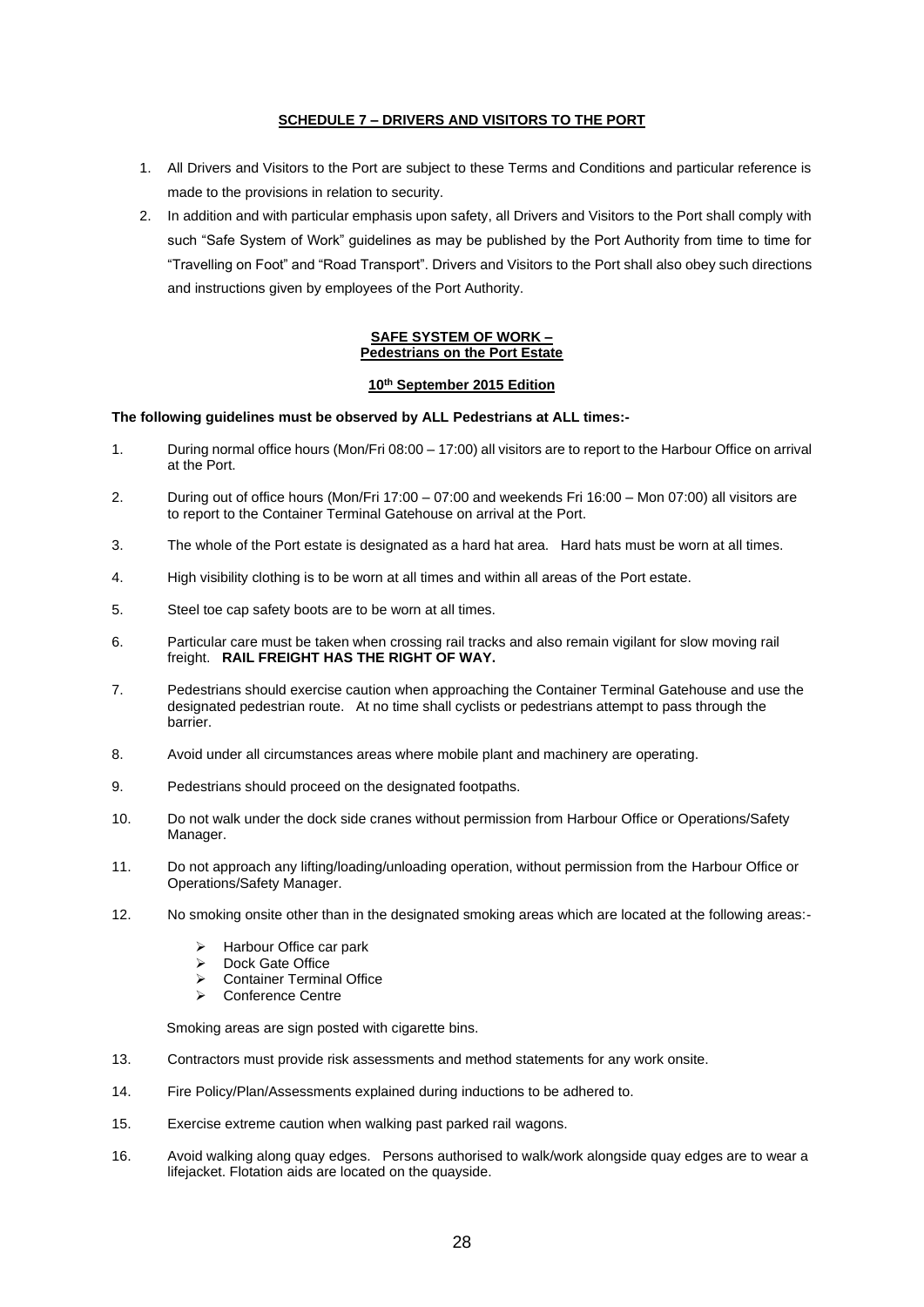- 17. Do not walk along rail tracks.
- 18. Ensure supervision of all visitors by a Port management representative after arrival on the Port.
- 19. Do not walk onto Slipway/Ro-Ro ramp.
- 20. Use designated pedestrian gates only. Do not climb over fences.
- 18. Remain vigilant of any spillages or obstructions under foot.

The Port will remain committed to inspecting/maintaining all traffic routes and ensure suitable lighting is in place during the hours of darkness or inclement weather.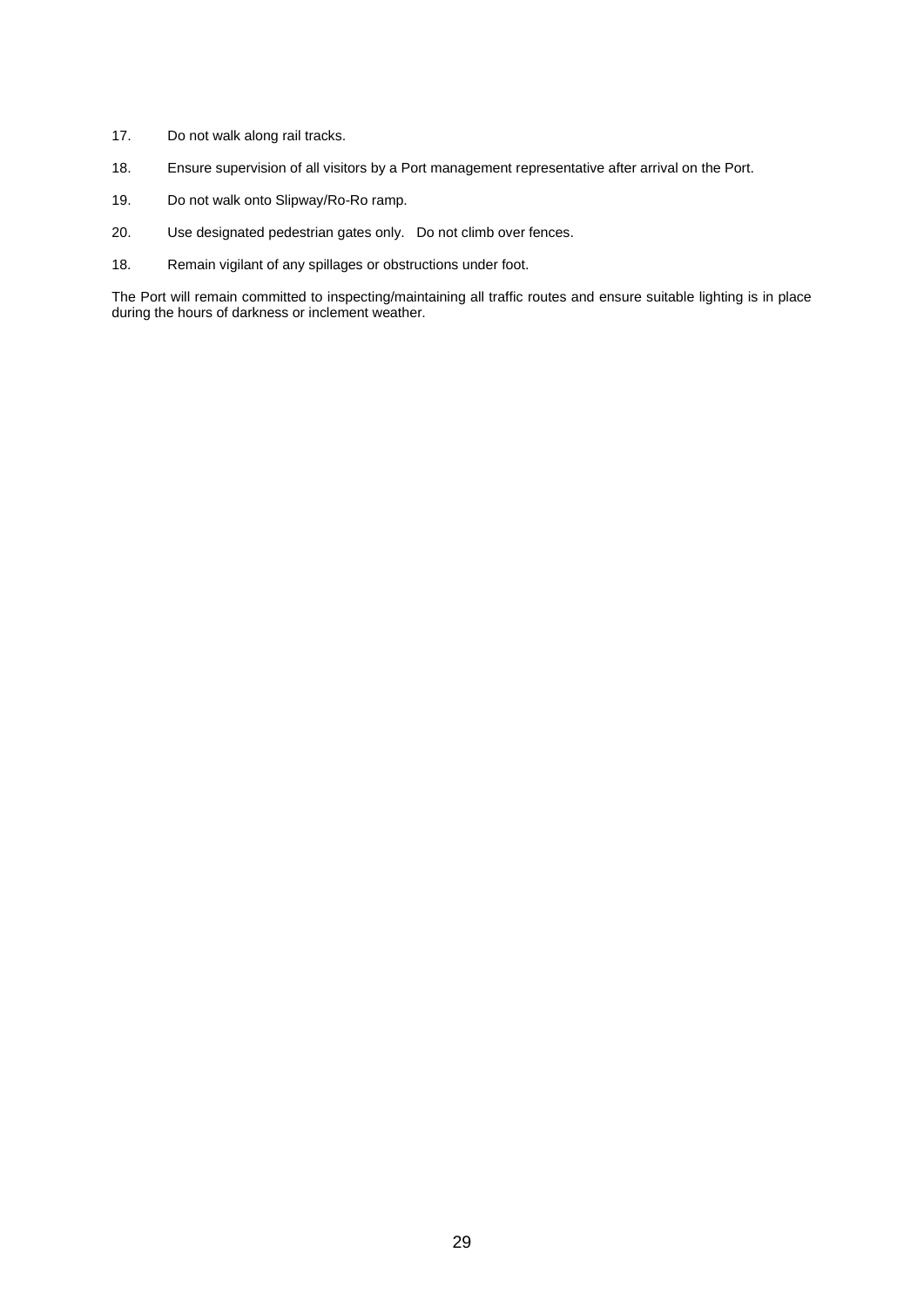## **SAFE SYSTEM OF WORK Road Vehicles on the Port Estate**

### **27th November 2015 Edition**

### **The following guidelines must be observed by ALL drivers at ALL times:-**

- 1. During normal working hours (Mon/Fri 08:00 17:00) all drivers are to report to either the Harbour Office or Weighbridge on arrival at the Port.
- 2. Outside normal working hours (Mon/Fri 17:00 07:00 and weekends Fri 17:00 Mon 07:00) all drivers are to report to the Gatehouse at the Port's north entrance.
- 3. Follow designated routes as instructed by Gatehouse/Harbour Office.
- 4. Port entrances are covered by CCTV cameras for security and monitoring purposes and in addition ANPR cameras are in operation.
- 5. Keep within the Port speed limit of 10 mph for road vehicles and 5mph for locomotives.
- 6. Obey all road signs and markings.
- 7. Stop at all rail crossings to check for slow moving freight. Where rail barriers have been lowered, vehicles must wait until they are raised by the locomotive shunter before proceeding. Under no circumstances must any unauthorised person move the barrier. **RAIL FREIGHT HAS RIGHT OF WAY.**

All traffic should exercise caution when passing through the Port's security barriers.

Vehicles should only pass through the barriers when it has been raised by an operator or when triggered by the induction loop. Drivers should only proceed when the barriers have been fully raised. The barriers will lower once the vehicle has cleared the induction loop.

#### Only one vehicle at a time will be allowed through. **UNDER NO CIRCUMSTANCES MUST DRIVERS TAILGATE THROUGH THE BARRIERS.**

Non-vehicular traffic arriving on the Port i.e. cyclists should use alternative routes:-

South Quay entrance: Dismount cycle and use pathway adjacent to the barrier. Gatehouse entrance: Dismount cycle at barrier and use pedestrian crossing to access footpath.

At no time shall cyclists or pedestrians attempt to pass through the barrier.

- 8. Exercise extreme caution when passing pedestrians.
- 9. Do not stop on rail crossings or adjacent to a rail crossing, so as to impede a clear view of the track by other drivers.
- 10. Give way under all circumstances to mobile plant and machinery.
- 11. Do not drive onto any surface other than tarmac or concrete road ways unless specifically instructed to do so.
- 12. Do not drive onto the Slipway/Ro-Ro Ramp or park on any rail/road crossings or car park entrances.
- 13. Do not drive under the dockside cranes or into any other operational areas without permission from the Harbour Office or the Operations Manager. Visitor/contractor vehicles are prohibited from accessing the operational area between the two blue warehouses adjacent berths 5 & 6. Only Port plant and machinery are allowed to operate in this area.
- 14. Do not approach any lifting or loading/unloading operation without clearance from the operations manager or crane supervisor.
- 15. When on foot, steel toecap safety boots, hard hats and high visibility clothing must be worn at all times within areas of the port estate.
- 16. Exercise extreme caution when travelling past parked rail wagons.